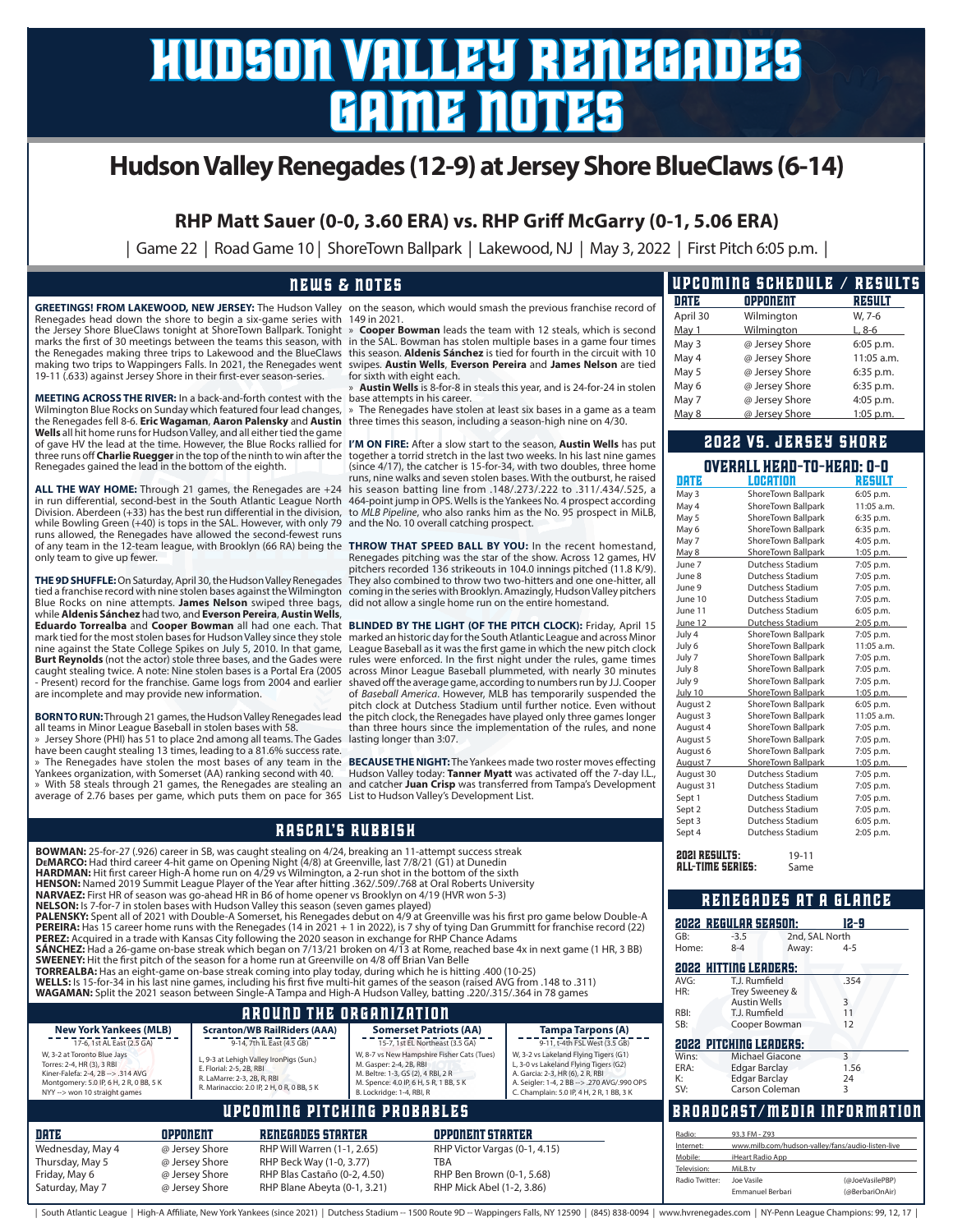# **RENEGADES STARTING PITCHER**

### **21 MATT SAUER • RHP • 6'4" • 225 LBS • 23**

#### Santa Maria, CA | Righetti H.S. | 5th season

#### 2nd round, 2017 MLB Draft | FanGraphs #22 Yankees prospect

LAST TIME OUT: Sauer got the call as the lid-lifter in last Wednesday's doubleheader with Wilmington. He cruised through the first four innings, allowing only two hits and striking out six, but ran into some trouble with one out in the fifth. He hit Jeremy Ydens with a pitch, then allowed an RBI double to Darren Baker. Following a walk to Yasel Antuna, he was relieved, and Wellington Díaz allowed both inherited runners to come in and score. Sauer finished with a line that was not as good as he pitched: 4.1 IP, 3 H, 3 R, 2 BB, 6 K, and got no decision.

**ON THE MEND:** While pitching for the Charleston RiverDogs in 2019, Sauer injured his right elbow and underwent Tommy John surgery that April to repair the injury. He was on track to return to pitching in 2020 before the Minor League season was canceled due to the COVID-19 pandemic.

**LENDING A HELPING HAND:** Before the 2021 MiLB season started, Sauer would hang out and work out with players at his alma mater, Righetti High School. "I love baseball so much that I love to come and help these guys out if they've got questions about anything ... But I let the coaches do what they want to do. I don't chime in that much, but I come out here to throw and I feel very blessed they allow me to come out to throw." - Matt Sauer **https://santamariatimes.com/sports/local/righetti-grad-matt-sauerready-to-get-back-on-the-mound/article\_c01d391e-81d0-5c88-b0de-8b4bfc653cc7.html**

"Just seeing his routine and the way he leads and shows by example has been great for my guys ... My young guys especially, they latch on to him and want to emulate what he does. Gosh, what a privilege. He always thanks us for being out here, but we're the ones who should be thanking him because he's what it's all about. One of the best guys I've been around. I've spent a lot of personal time with him, too, and he's a good guy to have out here and talk baseball." - Righetti coach Kyle Tognazzini

#### **2022 HIGHLIGHTS:**

•Began the season on the Renegades Break Camp roster. • Struck out six-or-more batters in two of his first three starts of the season, and both six-of-seven and eight-of-10 dating back to 2021.

#### **2021 HIGHLIGHTS:**

•In 23 games (21 starts) between Low-A Tampa and High-A Hudson Valley, ranked among Yankees farmhands in innings pitched (third), starts (tied for fourth) and strikeouts (seventh).

•Began the season with Tampa... Earned Low-A Southeast "Pitcher of the Week" honors for 6/28-7/4, recording a career-high 10 K over six one-hit innings on 7/1 vs. Jupiter.

•Promoted to Hudson Valley on 8/5, posting a 3-2 record with a 5.20 ERA (45.0 IP, 26 ER) and 51 K over eight starts.

#### **PERSONAL:**

• Full name is Matthew David Sauer.

•Graduated from Ernest Righetti H.S. (CA) where he went 9-1 with a 0.98 ERA (78.1 IP, 42 H, 18 R/11 ER, 31 BB, 142 K) in 14 appearances (13 starts) his senior season, while also playing shortstop, to earn the 2017 PAC-8 League MVP Award.

•Was a member of the 2015 USA 17U National Team Development Program.

•Prior to signing, was committed to the University of Arizona.

•Was tabbed as the No. 28 overall prospect (and No. 15 pitcher) in the 2017 draft class by *Baseball America*, and was ranked as the Yankees No. 10 prospect by *BA* following the 2019 season.

### 2022 game-by-game log

| DATE/OPPONENT                | <b>RESULT</b> | DECISION |                 |  |  |                 | IP H R ER BB K HR PITCHES (STRIKES) | <b>NOTES</b>                               |
|------------------------------|---------------|----------|-----------------|--|--|-----------------|-------------------------------------|--------------------------------------------|
| 4/8 @ Greenville             | $L$ 7-6       | $\sim$   | 3.0 5 2 1 1 6 0 |  |  |                 | 60(43)                              | Opening Night                              |
| 4/14 @ Rome                  | W 8-3         | $\sim$   |                 |  |  | 3.1 2 2 2 3 4 1 | 66 (32)                             | Landon Stephens 2R HR in B3 were lone runs |
| 4/20 vs Brooklyn             | $L$ 4-3       | $\sim$   |                 |  |  |                 | 4.1 3 2 0 0 7 0 71 (50)             | Season-high 7 strikeouts                   |
| 4/27 vs Wilmington (1) W 5-3 |               | $\sim$   |                 |  |  | 4.1 3 3 3 3 6 0 | 76 (47)                             | 2 of 3 R scored were IR allowed by W. Díaz |

#### 2022 renegades pitching breakdown

|                  | W-L-5        | ERA  | ΙP         | ER | BB | 50  | HB | ИR       | BAA        |
|------------------|--------------|------|------------|----|----|-----|----|----------|------------|
| <b>Starters</b>  | $2 - 5 - 0$  | 3.25 | 83.0       | 30 | 28 | 107 | 7  | 4        | .222       |
| <b>Relievers</b> | $10 - 4 - 7$ | 3.67 | 98.0       | 40 | 62 | 125 | 6  | 4        | .219       |
| <b>TOTALS</b>    | $12 - 9 - 7$ | 3.48 | 181.0      | 70 | 90 | 232 | 13 | 8        | .220       |
|                  |              |      |            |    |    |     |    |          |            |
|                  | W-L-5        | ERA  | IP         | ER | BB | 50  | HB | ИR       | <b>BAA</b> |
| Home             | $8 - 4 - 5$  |      | 2.86 104.0 | 33 | 52 | 136 | 8  | $\Omega$ | .197       |
| Road             | $4 - 5 - 2$  | 4.32 | 77.0       | 37 | 38 | 96  | 5  | 8        | .250       |

#### 2022 sauer season splits

|              | UJ-L.      | ERA                | 675 | IP   | ER | BB             |    | 50 | HВ            | ИR | BAA  |
|--------------|------------|--------------------|-----|------|----|----------------|----|----|---------------|----|------|
| Home         | <u>ດ-ດ</u> | 3.12 2/2           |     | 8.2  | 3  | 3              |    | 13 |               | 0  | .182 |
| <b>Road</b>  | 0-0        | $4.26$ $2/2$       |     | 6.1  | 3  | 4              |    | 10 | $\mathcal{P}$ |    | .259 |
| Day          | 0-0        | 6.23               | 1/1 | 4.1  | 3  | 3              |    | 6  | 1             | 0  | .188 |
| <b>Night</b> | $0-0$      | 2.53 3/3           |     | 10.2 | з  | $\overline{4}$ |    | 17 | $\mathcal{P}$ |    | .227 |
|              |            | <b>AVG/OBP/SLG</b> |     | PA   |    | <b>AB</b>      | H  | ИR | 50            | BB | HВ   |
| vs. Left     |            | .280/.400/.360     |     |      | 30 | 25             | 7  | 0  | 5             | 5  | 0    |
| vs. Right    |            | .171/.275/.286     |     |      | 40 | 35             | 6  | 1  | 18            | 2  | 3    |
| TOTALS       |            | .217/.329/.317     |     |      | 70 | ĥП             | 13 |    | 23            | 7  | я    |

#### 2022 season high career high

| 4.1 (2x, Last: 4/27(1) vs Wilmington) Inn. Pitched |                       | 6.1 (3x, Last: 8/12/21 vs J. Shore)   |
|----------------------------------------------------|-----------------------|---------------------------------------|
| 5 (4/8 @ Greenville)                               | <b>Hits</b>           | 11 (8/6/18 @ Aberdeen)                |
| 3 (4/27 (1) vs Wilmington)                         | Runs                  | 8 (2x, Last: 8/26/21 @ Winston-Salem) |
| 3 (4/27 (1) vs Wilmington)                         | <b>Earned Runs</b>    | 8 (8/26/21 @ Winston-Salem)           |
| 3 (2x, Last: 4/27 (1) vs Wilmington)               | <b>Walks</b>          | 5 (5/14/21 @ Lakeland)                |
| 7 (4/20 vs Brooklyn)                               | <b>Strikeouts</b>     | 10 (7/1/21 (G2) vs Jupiter)           |
| 1 (4/14 @ Rome)                                    | <b>Home Runs</b>      | 2 (2x, Last: 7/20/21 vs Clearwater)   |
| 76 (4/27 (1) vs Wilmington)                        | <b>Pitches</b>        | 96 (7/13/18 vs Mahoning Valley)       |
| $\overline{a}$                                     | <b>Winning Streak</b> | 2 (2x, Last: 9/7/21 - Present)        |
| --                                                 | <b>Losing Streak</b>  | $5(7/25/18 - 8/26/18)$                |
| --                                                 | 10+ Strikeout Games   | 1 (7/1/21 (G2) vs Jupiter)            |
| $\overline{\phantom{a}}$                           | <b>Complete Games</b> | N/A                                   |
| $\overline{\phantom{a}}$                           | <b>Shutouts</b>       | N/A                                   |
|                                                    |                       |                                       |

#### Matt Sauer vs. jersey shore batters

|               | AVG/IRP/      | PЯ | AR   |    | 50 | BB   | ики  |
|---------------|---------------|----|------|----|----|------|------|
| Carr          | $---/---/---$ | -- |      |    |    |      | --   |
| De La Cruz    | $---/---/---$ |    |      |    |    | --   | $-1$ |
| Ellison       | $---/---/---$ | -- | $-1$ | -- |    | $-1$ | $-1$ |
| García        | $---/---/---$ |    |      |    |    |      |      |
| Martin        | $---/---/---$ | -- | --   | -- |    | --   | $-1$ |
| Matera        | $---/---/---$ | -- |      |    |    |      | --   |
| Nava          | $---/---/---$ |    |      |    |    |      |      |
| Radcliff      | $---/---/---$ | -- |      |    |    | --   | $-1$ |
| Rojas         | $---/---/---$ | -- |      |    |    |      | --   |
| Stewart       | $---/---/---$ |    |      |    |    |      |      |
| Tatum         | $---/---/---$ | -- | --   |    |    | --   | $-$  |
| <b>Torres</b> | $---/---/---$ |    |      |    |    |      |      |
| Wilson        | $---/---/---$ |    |      |    |    |      |      |
|               |               |    |      |    |    |      |      |

| I RUN<br>$\mathbf 0$  | 2 RUNS<br>0               | 3 RUNS                        | <b>4 RUNS</b><br>0                             |                     | 5 RUNS                                   | <b>6 RUNS</b>            |                | 7 RUNS<br>0   |               | 8 RUNS    | 9 RUNS<br>0    |         | $10 +$ RUNS<br>0     | TOTAL<br>22  | AVG.<br>5.5                                                            |
|-----------------------|---------------------------|-------------------------------|------------------------------------------------|---------------------|------------------------------------------|--------------------------|----------------|---------------|---------------|-----------|----------------|---------|----------------------|--------------|------------------------------------------------------------------------|
|                       |                           |                               |                                                |                     |                                          | <b>CAREER STATISTICS</b> |                |               |               |           |                |         |                      |              |                                                                        |
| YEAR                  | <b>TEAM</b>               | Ш-L                           | <b>ERR</b>                                     | G/GS                | 5V                                       | IP                       | Н              | R             | ER            | <b>BB</b> | K              | HR      | <b>BAA</b>           | ORGANIZATION |                                                                        |
| 2021<br>2022 HVR (A+) | Tampa (A)<br>$HVR(A+)$    | $2 - 4$<br>$3 - 2$<br>$0 - 0$ | 4.34 ERA<br><b>5.20 ERA</b><br><b>3.60 ERA</b> | 15/13<br>8/8<br>4/4 | $\Omega$<br>$\mathbf{0}$<br>$\mathbf{0}$ | 66.1<br>45.0<br>15.0     | 58<br>35<br>13 | 38<br>33<br>9 | 32<br>26<br>6 | 32<br>15  | 76<br>51<br>23 | 6<br>5. | .227<br>.205<br>.217 |              | New York Yankees<br><b>New York Yankees</b><br><b>New York Yankees</b> |
|                       | <b>MILB CAREER TOTALS</b> | $8 - 15$                      | <b>4.30 ERA</b>                                | 48/46               | 0                                        | 213.2                    | 185            | 123           | 102           | 86        | 215            | 17      | .226                 |              |                                                                        |

| <b>MATT SAUER ADVANCED STATISTICS</b> |       |              |      |                    |      |       |      |  |  |  |  |  |
|---------------------------------------|-------|--------------|------|--------------------|------|-------|------|--|--|--|--|--|
| <b>PITCHING</b>                       |       | BB%          | 10.0 | <b>BATTED BALL</b> |      | IFFB% | 18.2 |  |  |  |  |  |
| K/9                                   | 13.80 | K-BB%        | 22.9 | GB/FB              | 1.18 | HR/FB | 9.1  |  |  |  |  |  |
| BB/9                                  | 4.20  | <b>BABIP</b> | .333 | GB%                | 37.1 | Pull% | 56.8 |  |  |  |  |  |
| HR/9                                  | 0.60  | LOB%         | 64.8 | LD%                | 31.4 | Cent% | 13.5 |  |  |  |  |  |
| $K\%$                                 | 32.9  | <b>FIP</b>   | 3.71 | FB%                | 31.4 | Oppo% | 29.7 |  |  |  |  |  |

### run support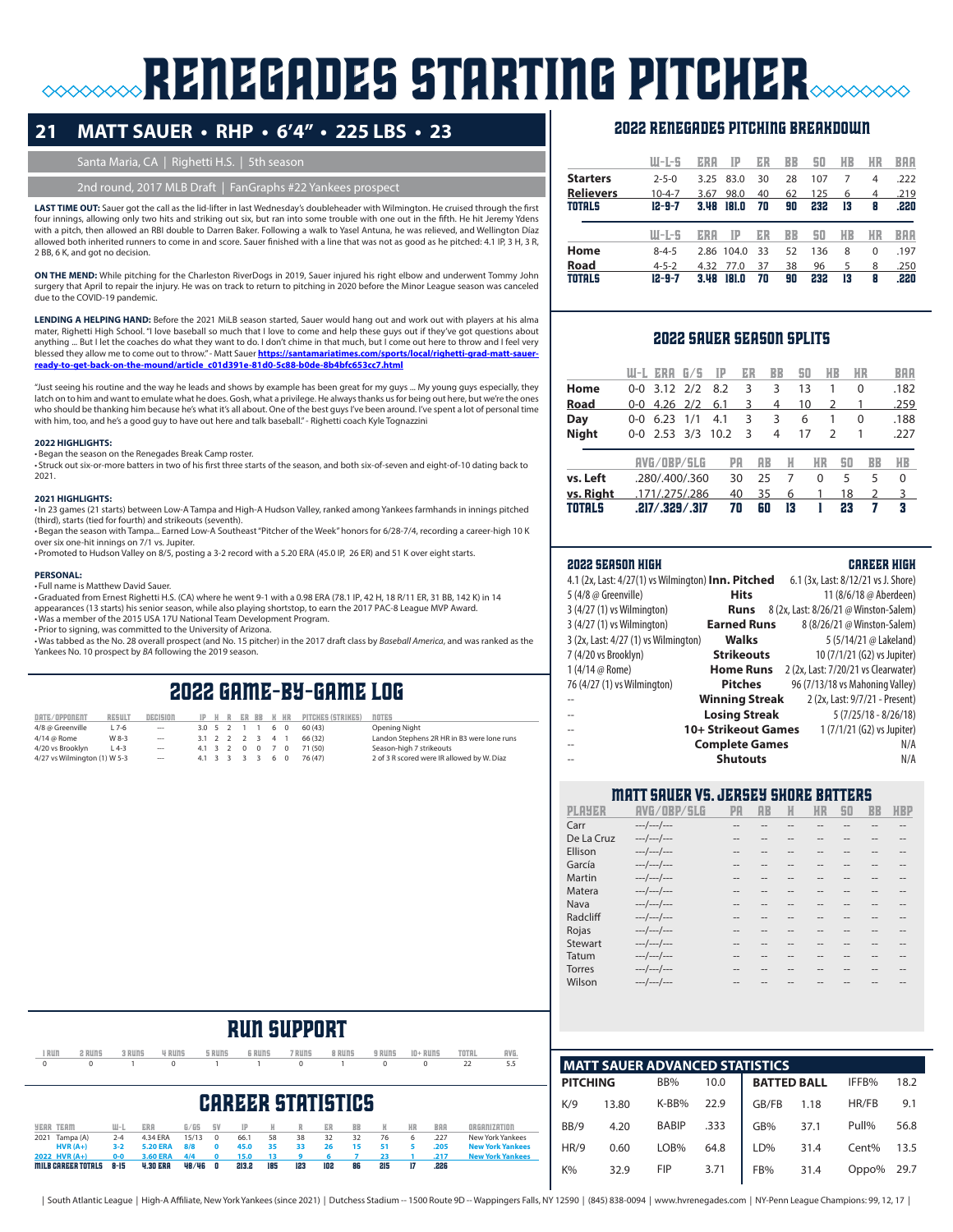# **SOOOOOOOOOOOOOOO RENEGADES BULLPEN**SOOOOOOOOOOO

| <b>PITCHER</b> | LAST PEN OUTING  | DEC                                   |      |          |                | ER       | <b>BB</b> | 50       | <b>RETIRED/I<sup>st</sup> BF</b> | IR/SCORED   | SAVES/OPP      | $IM. - HIGH$          | STRIKEOUTS-HIGH     |
|----------------|------------------|---------------------------------------|------|----------|----------------|----------|-----------|----------|----------------------------------|-------------|----------------|-----------------------|---------------------|
| <b>Blanton</b> | 5/1 vs WIL       | BS (1) 1.2                            |      |          |                |          |           |          | 2/6                              | 3/1         | 1/2            | $2.0 - 4/17$ @ ROM    | 3 - 4/22 vs BRK     |
| Coleman        | $5/1$ vs WIL     | $---$                                 | 3.0  |          | $\Omega$       |          | $\Omega$  | 4        | 2/6                              | 1/0         | 3/3            | $3.0 - 5/1$ vs WIL    | 5 - 4/23 vs BRK     |
| Correa         | 4/29 vs WIL      | $\cdots$                              | 2.0  |          | 0              |          |           | 6        | 2/4                              | 2/2         | $-/-$          | 2.0 - 2x, 4/29 vs WIL | 6 - 4/29 vs WIL     |
| <b>Díaz</b>    | 4/30 vs WIL      | $W(2-0)$ 1.1                          |      | $\Omega$ | $\overline{0}$ | $\Omega$ |           |          | 5/7                              | 4/2         | $-/-$          | $2.0 - 4/19$ vs BRK   | 3 - 4/30 vs WIL     |
| Giacone        | 4/27 (G2) vs WIL | $W(3-0)$ 1.0                          |      |          |                |          |           |          | 4/6                              | 2/1         | $-/-$          | 2.1 - 2x, 4/14 @ ROM  | 5 - 4/10 @ GVL      |
| Hutchison      | 4/30 vs WIL      | $\hspace{1.5cm} \dots \hspace{1.5cm}$ |      |          |                |          |           |          | 3/6                              | 2/0         | 1/2            | 1.2 - 2x, 4/30 vs WIL | 2 - 2x, 4/24 vs BRK |
| Mauricio       | 4/30 vs WIL      | $---$                                 | 1.0  |          | 4              | 4        |           |          | 1/6                              | 1/1         | 1/1            | $2.0 - 4/21$ vs ROM   | 3 - 4/21 vs ROM     |
| Muñoz          | $5/1$ vs WIL     | $\hspace{1.5cm} \textbf{---}$         | 0.1  | $\Omega$ | $\Omega$       | $\Omega$ | $\Omega$  | $\Omega$ | 4/5                              | 3/0         | $-/-$          | $4.0 - 4/28$ vs WIL   | 4 - 4/28 vs WIL     |
| Myatt          | 4/23 vs BRK      | $W(1-0)$ 3.0                          |      | $\Omega$ | 0              |          |           | 4        | 3/5                              | 2/0         | $-/-$          | 3.0 - 4/23 vs BRK     | 5 - 4/20 vs BRK     |
| Ruegger        | $5/1$ vs WIL     | $L (0-1) 1.0$                         |      |          |                |          |           | $\Omega$ | 2/2                              | 2/0         | $-/-$          | $2.0 - 4/29$ vs WIL   | 1 - 4/29 vs WIL     |
| <b>TOTALS</b>  | <b>3.67 ERA</b>  | 10-4                                  | 98.0 | - 77     | 43             | 40       | 62        | 125      | 36/60(60.0%)                     | 26/9(34.6%) | $7/11$ (63.6%) |                       |                     |

| <b>10 • BRYAN BLANTON • RHP</b>                                                                                                                               |                | 17.9 K%    12.8 BB%    4.43 FIP) | (44 • RODNEY HUTCHISON • RHP                                                                                                                                                                         |               | 27.6 K%    13.8%    5.26 FIP)                                                                        |
|---------------------------------------------------------------------------------------------------------------------------------------------------------------|----------------|----------------------------------|------------------------------------------------------------------------------------------------------------------------------------------------------------------------------------------------------|---------------|------------------------------------------------------------------------------------------------------|
| <b>vs. ALL: 320</b>                                                                                                                                           | vs. LHB: .385  | <b>vs. RHB: .250</b>             | <b>vs. ALL: 333</b>                                                                                                                                                                                  | vs. LHB: .300 | <b>vs. RHB: .357, 1 HR</b>                                                                           |
| • Split time between Short-Season A Staten Island, Low-A Charleston and High-A Tampa in 2019.                                                                 |                |                                  | • Earned his first save of the season on 4/27 (G2) vs Wilmington, his first save since 4/25/2019 with                                                                                                |               |                                                                                                      |
| . In first three outings with the Tarpons, combined for 7.1 innings of three-hit, one run ball.                                                               |                |                                  | Charleston (vs. Columbia Fireflies).                                                                                                                                                                 |               |                                                                                                      |
| • After reassignment to Staten Island on 7/27, went 1-0 with 2.08 ERA in 10 appearances, holding                                                              |                |                                  | . Placed on the 60-day I.L. on 5/5/21 by Low-A Tampa, was activated on 11/7.                                                                                                                         |               |                                                                                                      |
| opponents to .148 batting average and posting 14.01 K/9 (17.1lP, 9 H, 4ER, 9 BB, 27 K).                                                                       |                |                                  | • Pitched three seasons (2016-18) at the University of North Carolina, posting an 11-9 record with                                                                                                   |               |                                                                                                      |
| • Spent three seasons at Catawba College (N.C.).                                                                                                              |                |                                  | one save and a 4.53 ERA (135.0IP, 143H, 80R/68ER, 41BB, 125K, 8HR) in 62 games (14 starts).<br>•Graduated from William Mason (Ohio) H.S. in 2015, where he was a four-sport athlete (also            |               |                                                                                                      |
| • As a junior, went 1-0 with 14 saves, a 2.70 ERA (33.1IP, 10ER) and 50K.                                                                                     |                |                                  | basketball, football, hockey).                                                                                                                                                                       |               |                                                                                                      |
|                                                                                                                                                               |                |                                  | • Full name is Rodney Dean Hutchison, Jr.                                                                                                                                                            |               |                                                                                                      |
| 34 • CARSON COLEMAN • RHP                                                                                                                                     |                | 34.7 K%    14.3 BB%    2.88 FIP  |                                                                                                                                                                                                      |               |                                                                                                      |
| <b>vs. ALL: . 160</b><br>. His 31 appearances with Low-A Tampa in 2021 tied for sixth in the Low-A Southeast.                                                 | vs. LHB: 1-10  | <b>vs. RHB: .200</b>             | <b>8 • ALEX MAURICIO • RHP</b>                                                                                                                                                                       |               | 17.4 K%    17.4 BB%    5.23 FIP                                                                      |
| •Tied for fifth among Yankees minor leaguers with five saves 6/26-8/26: 1-1, 1SV, 2.63 ERA                                                                    |                |                                  | <b>vs. ALL: 361</b>                                                                                                                                                                                  | vs. LHB: .444 | <b>vs. RHB: .278</b>                                                                                 |
| (13.2IP, 11H, 6R/4ER, 9BB, 26K, 0HR).                                                                                                                         |                |                                  | . Did not play professional baseball in 2021, voluntarily retired following the 2019 season.                                                                                                         |               |                                                                                                      |
| • Also drafted in the 33rd Round of the 2019 MLB Draft by the Tampa Bay Rays.                                                                                 |                |                                  | • Pitched in one game in 2019, with Charleston on May 28, allowing seven runs in 1.1 IP vs                                                                                                           |               |                                                                                                      |
| •Career strikeout rate of 13.58 per 9.0IP at Kentucky is the highest for any Wildcats pitcher with at                                                         |                |                                  | Columbia.                                                                                                                                                                                            |               |                                                                                                      |
| least 50 career IP since at least 1979.                                                                                                                       |                |                                  | . Was a two-way player at Norfolk State University, playing third base and shortstop in addition to                                                                                                  |               |                                                                                                      |
| • Father, Tommy, also played baseball at Kentucky.                                                                                                            |                |                                  | pitching.                                                                                                                                                                                            |               |                                                                                                      |
| Named All-Region by Perfect Game at Lexington Catholic H.S., went 4-1 with a 0.95 ERA in 45.0                                                                 |                |                                  | • As a junior at NSU in 2017, hit .345/.427/.528 with 17 doubles, and was 4-4 on the mound with a                                                                                                    |               |                                                                                                      |
| innings as a senior.                                                                                                                                          |                |                                  | 3.49 ERA.                                                                                                                                                                                            |               |                                                                                                      |
|                                                                                                                                                               |                |                                  |                                                                                                                                                                                                      |               |                                                                                                      |
| 32 • NELVIN CORREA • RHP                                                                                                                                      |                | 32.1 K%    17.9 BB%    3.46 FIP  | 37 • JHONATAN MUÑOZ • RHP                                                                                                                                                                            |               | 23.8 K%    9.5 BB%    4.68 FIP)                                                                      |
| vs. ALL: .174<br>• Split the year between Low-A Tampa and High-A Hudson Valley in 2021, combining to go 5-2                                                   | vs. LHB: 2-9   | <b>vs. RHB: .143</b>             | vs. ALL: .229, 1 HR                                                                                                                                                                                  | vs. LHB: .308 | vs. RHB: . 182, 1 HR                                                                                 |
| with a 2.59 ERA (59.0IP, 47H, 20R/17ER/27BB, 62K, 5HR).                                                                                                       |                |                                  | • Went 7-3 with a 4.37 ERA (59.2 IP, 54 H, 36 R/29 ER, 9 HR, 39 BB, 75 K) in 23 games (nine starts)<br>with Low-A Tampa in 2021.                                                                     |               |                                                                                                      |
| • Did not allow an earned run in his final eight appearances with Low-A Tampa from 7/4 - 8/4: 3-0,                                                            |                |                                  | . Won his last five decisions of the season and was not charged with a loss after June 26.                                                                                                           |               |                                                                                                      |
| 2SV, 17.0IP, 8H, 1R/0ER, 7BB, 18K, 0 HR.                                                                                                                      |                |                                  | •8/17-9/19: 3-0, 1.50 ERA, 18.0IP, 14H, 3R/3ER, 13BB, 23K, 0HR in seven appearances (one start).                                                                                                     |               |                                                                                                      |
| • Allowed 7ER in 0.2 IP on 8/18 vs. Brooklyn Cyclones.                                                                                                        |                |                                  | . In 2019 with Rookie-level Pulaski, ranked second in the Appalachian League in IP (56.2), tied for                                                                                                  |               |                                                                                                      |
| . Final 7 games with High-A Hudson Valley after (8/24-9/18): 0.82 ERA, 11.0 IP, 9 H, 1 R/1 ER, 9 BB,                                                          |                |                                  | second in strikeouts (68) and tied for fifth in wins (5).                                                                                                                                            |               |                                                                                                      |
| 10 K, 1 HR.                                                                                                                                                   |                |                                  |                                                                                                                                                                                                      |               |                                                                                                      |
| • Ted for fifth among Yankees minor leaguers with five saves.                                                                                                 |                |                                  | 23 • TANNER MYATT • RHP                                                                                                                                                                              |               | 45.7 K%    22.9 BB%    2.95 FIP)                                                                     |
|                                                                                                                                                               |                |                                  | vs. ALL: .074                                                                                                                                                                                        | vs. LHB: 2-8  | vs. RHB: 0-19                                                                                        |
| 35 • WELLINGTON DIAZ • RHP                                                                                                                                    |                | 21.9 K%    18.8 BB%    6.34 FIP  | • Spent the season with Low-A Tampa and High-A Hudson Valley in 2021, combining to go 1-0                                                                                                            |               |                                                                                                      |
| <b>vs. ALL: .192, 1 HR</b>                                                                                                                                    | vs. LHB: . 167 | vs. RHB: .214, 1 HR              | with a 5.40 ERA and 1SV (18.1lP, 10H, 12R/11ER, 16BB, 25K, 0HR) in 15 appearances.                                                                                                                   |               |                                                                                                      |
| - Threw a slider on 4/19 vs. Brooklyn that was called the "Nastiest Pitch of the Season" by MiLB.                                                             |                |                                  | • Allowed only one earned run in six appearances with Tampa before a season-ending injury in                                                                                                         |               |                                                                                                      |
| com's Tyler Maun and went viral on social media for its late, two-plane break.                                                                                |                |                                  | July.                                                                                                                                                                                                |               |                                                                                                      |
| •Spent the entire season with Low-A Tampa in 2021, posting a 4-3 record with a 5.17 ERA and 2SV<br>(38.1IP, 29H, 23R/22ER, 27BB, 53K, 5HR) in 27 appearances. |                |                                  | •Placed on the 7-day I.L. by Tampa on 7/10, transferred to the 60-day I.L. on 7/22.<br>• After the season, pitched in the Arizona Fall League with Surprise, going 0-0 with a 13.50 ERA              |               |                                                                                                      |
| . Final three appearances of the season: 0-0, 1SV, 5.1IP, 3H, 1R/0ER, 2BB, 13K.                                                                               |                |                                  | and 1SV (6.0IP, 8H, 10R/9ER, 13BB, 9K, 4HR) in eight appearances.                                                                                                                                    |               |                                                                                                      |
| • Posted a career-best 12.4 strikeouts per nine ratio in 2021.                                                                                                |                |                                  | ·Pitched two seasons (2017-18) at Florence-Darlington Technical College (S.C.).                                                                                                                      |               |                                                                                                      |
|                                                                                                                                                               |                |                                  | Had committed to play at the College of Charleston (S.C.) before signing with the Yankees.                                                                                                           |               |                                                                                                      |
|                                                                                                                                                               |                |                                  |                                                                                                                                                                                                      |               |                                                                                                      |
|                                                                                                                                                               |                |                                  | 31 • CHARLIE RUEGGER • RHP                                                                                                                                                                           |               | 6.3 K%    18.8 BB%    7.24 FIP)                                                                      |
|                                                                                                                                                               |                |                                  | <b>vs. ALL: 3-8</b>                                                                                                                                                                                  | vs. LHB: 2-4  | vs. RHB: 1-4                                                                                         |
|                                                                                                                                                               |                |                                  | • Began the season with the Double-A Somerset Patriots, appearing in 3 G and going 0-0 with a                                                                                                        |               |                                                                                                      |
|                                                                                                                                                               |                |                                  | 15.00 ERA (5 ER/3.0 IP), 6 H, 2 BB, 5 K, 2.67 WHIP, .400 BAA.                                                                                                                                        |               |                                                                                                      |
|                                                                                                                                                               |                |                                  | • Spent all of 2021 with Hudson Valley, going 6-4 with a 6.80 ERA (36 ER/47.2 IP) in 33 appearances                                                                                                  |               |                                                                                                      |
|                                                                                                                                                               |                |                                  | out of the bullpen -- 61 H, 42 R, 22 BB, 53 K, 1.74 WHIP, .299 BAA. Led the team in appearances.<br>• Pitched three seasons at Stevens Institute of Technology (Hoboken, NJ). Across 41 career games |               |                                                                                                      |
|                                                                                                                                                               |                |                                  |                                                                                                                                                                                                      |               | (12 starts), he went 11-3 with a 3.25 ERA and 142 strikeouts in 133.0 innings pitched. Fourth player |
|                                                                                                                                                               |                |                                  | in Stevens program history to play affiliated ball.                                                                                                                                                  |               |                                                                                                      |
|                                                                                                                                                               |                |                                  | • Focused on completing quantitative finance degree at Stevens to set up post-baseball career in                                                                                                     |               |                                                                                                      |
|                                                                                                                                                               |                |                                  | business.                                                                                                                                                                                            |               |                                                                                                      |
|                                                                                                                                                               |                |                                  | •Dual-sport athlete captained the baseball team at Whippany Park HS (NJ) and also played<br>basketball.                                                                                              |               |                                                                                                      |
|                                                                                                                                                               |                |                                  |                                                                                                                                                                                                      |               |                                                                                                      |
|                                                                                                                                                               |                |                                  |                                                                                                                                                                                                      |               |                                                                                                      |
|                                                                                                                                                               |                |                                  |                                                                                                                                                                                                      |               |                                                                                                      |
|                                                                                                                                                               |                |                                  |                                                                                                                                                                                                      |               |                                                                                                      |
|                                                                                                                                                               |                |                                  |                                                                                                                                                                                                      |               |                                                                                                      |
|                                                                                                                                                               |                |                                  |                                                                                                                                                                                                      |               |                                                                                                      |
|                                                                                                                                                               |                |                                  |                                                                                                                                                                                                      |               |                                                                                                      |
|                                                                                                                                                               |                |                                  |                                                                                                                                                                                                      |               |                                                                                                      |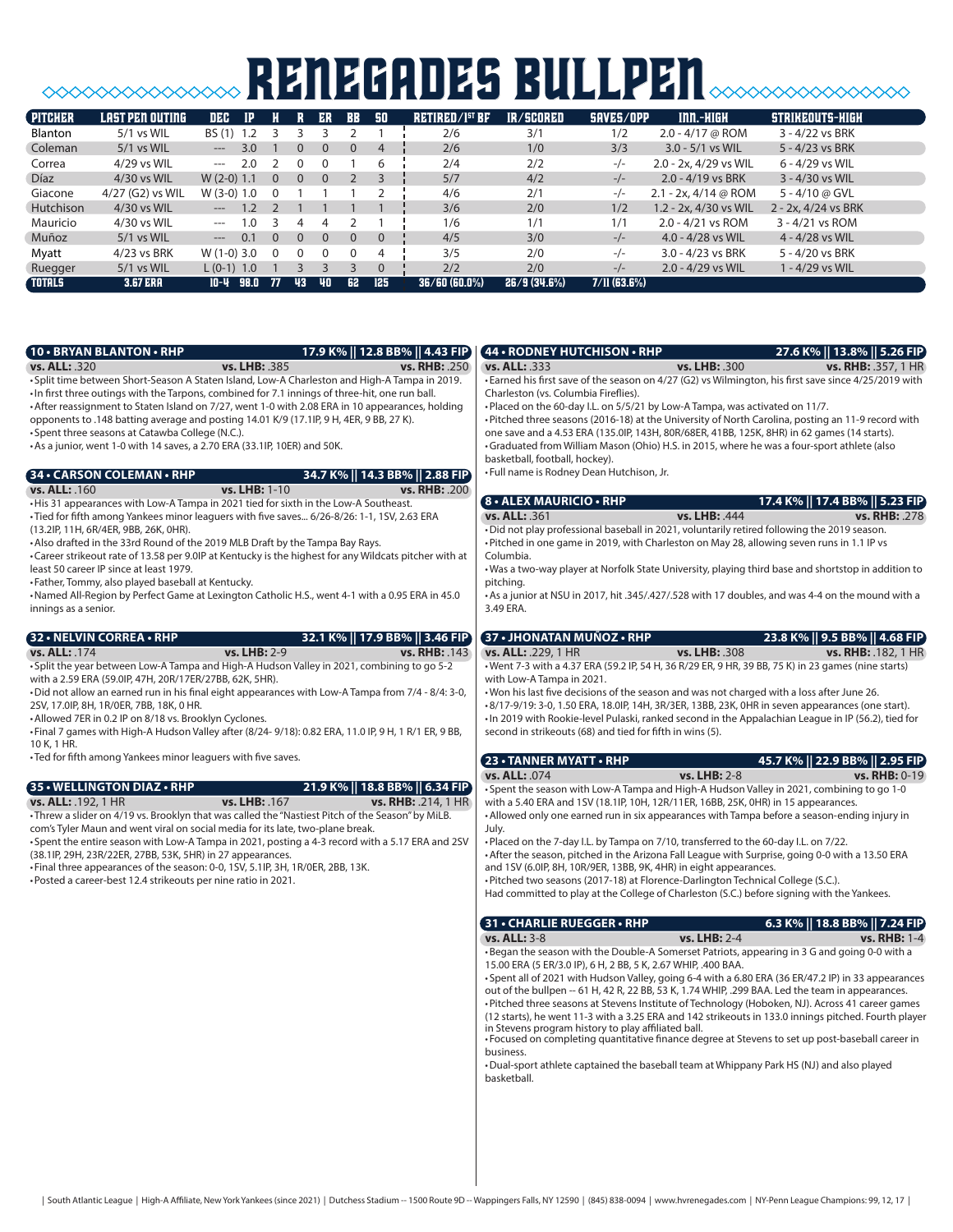# RENEGADES hitters

#### **4 • COOPER BOWMAN • INF**

**On-Base Str: 3** (3-8, 5 R, 2 2B, 3B, 5 BB, 3 K) **Last Series:** 3-12, 5 R, 2 2B, 3B, 7 BB, 5 K<br>**Last Game:** 1-2. 2 R. 2B, 2 BB<br>**Homestand:** 8-30, 8 R, 4 2B, 3B, 2 RB, 11 BB, 8 K

**Hit Streak:** 3 (3-8, 5 R, 2 2B, 3B, 5 BB, 3 K) **'22 High:** 4 (6-15, 3 R, 3 2B, HR, 3 RBI, 4 BB, 4 K) **Homestand:** 8-30, 8 R, 4 2B, 3B, 2 RBI, 11 BB, 8 K

**vs. RHP:** .256, 2 HR **vs. LHP:** .231

•Had an 11-game on-base streak to start the season, snapped on 4/23 vs Brooklyn. Including the last game of 2021, hit: .255/.383/.375 (12-for-47, 9 R, 3 2B, 2 HR, 9 RBI, 10 BB, 12 K, HBP) •Made his professional debut with the FCL Yankees and Low-A Tampa in 2021.

•Combined to hit .255 (26-for-102) with 20R, 9 doubles, 1 triple, 4HR, 23RBI, 11BB and 13SB. •8/21 & 8/22 vs. St. Lucie: 3-for-9, 2R, 1 double, 2HR, 9RBIs, 1SB.

• Eight-game hitting streak from 8/18-8/28: .333AVG/.417OBP/.800SLG (10-for-30), 5 doubles, 3HR, 13RBI, 2BB, 5K, 3SB.

•In his only season at Louisville in 2021, batted .293 (56-for-191) with 8HR and 22RBI.

•His 20 stolen bases ranked second in the ACC.

•Played two seasons at Iowa Western Community College before transferring to Louisville. •Was named All-ACC Second Team at Louisville.

| 9 • PAT DEMARCO • OF                    | $.229$ wOBA, 33 wRC+                            |
|-----------------------------------------|-------------------------------------------------|
| <b>Hit Streak:</b> 2 (2-8, 2B, RBI, K)  | '22 High: $2$ (5-8, R, RBI, BB, K)              |
| <b>On-Base Str:</b> 2 (2-8, 2B, RBI, K) | <b>Last Series:</b> 2-17, R, 2B, RBI, 2 BB, 3 K |
| Last Game: 1-4, K                       | <b>Homestand:</b> 3-33, 2 R, 2B, RBI, 3 BB, 6 K |
| vs. RHP: .231                           | <b>vs. LHP:</b> 1-16                            |
|                                         |                                                 |

•Had his third career four-hit game on Opening Night (4/8) in Greenville, going 4-for-4 with a run scored and an RBI while batting ninth.

• Split 2021 with Low-A Tampa and the Renegades... Promoted to High-A on 7/13 after posting strong .274AVG/.388OBP/.464SLG (.852 OPS) in 48 games with the Tarpons.

•After 1-for-16 series at Brooklyn (8/4 – 8/8), came on strong in August with the Renegades, hitting .327 (.965 OPS) with 3 HR and 5 RBI in final 13 games of the month.

• Started professional career with Short Season-A Staten Island in 2019.

•Despite starting only 4-for-33 (.121), jacked three home runs in first nine games.

•Played two seasons at Vanderbilt (2018-19), where he was a Collegiate Baseball Freshman All-American in 2018.

•Was a member of Vanderbilt's 2019 College World Series championship team, batting .289 (13 for-45) during the NCAA tournament, including a game-winning RBI double in the ninth inning vs. Louisville on 6/21 to clinch the CWS finals appearance.

| <b>36 • TYLER HARDMAN • INF</b>                                                                     | $.256$ wOBA, 49 wRC+                            |
|-----------------------------------------------------------------------------------------------------|-------------------------------------------------|
| <b>Hit Streak:</b> 2 (3-8, R, HR, 4 RBI, BB, K)                                                     | '22 High: 3 (3-12, R, 2B, RBI, BB, 4 K)         |
| <b>On-Base Str:</b> 2 (3-8, R, HR, 4 RBI, BB, K)                                                    | <b>Last Series: 5-16, R, HR, 6 RBI, BB, 5 K</b> |
| Last Game: 1-3, RBI, BB                                                                             | Homestand: 8-31, 2 R, 2B, HR, 6 RBI, 2 BB, 10 K |
| vs. RHP: .150                                                                                       | vs. LHP: . 267, 1 HR                            |
| •Made his professional debut in 2021, batting .243/.311/.421 (26-for-107) with 20R, 7 doubles,      |                                                 |
| 4HR, 19RBI and 10BB in 33 combined games with the FCL Yankees and Low-A Tampa.                      |                                                 |
| . Went 0-for-12 in his first four games with Tampa, then hit .400/.467/.640 (10-for-25) with 10R, 3 |                                                 |
| doubles, 1HR, 7RBIs and 2BB in his next seven.                                                      |                                                 |

•As a redshirt junior with the University of Oklahoma, led the Big-12 with a .397(89-for-224) batting average to go along with 49R, 19 doubles, 2 triples, 12HR, 49RBI and 34BB in 55 games. •Was a First Team All-Big 12 selection and earned First Team All-America honors by the NCBWA (National Collegiate Baseball Writers Association), ABCA (American Baseball Coaches Association) and Perfect Game.

• Was also named one of four finalists for the Bobby Bragan Collegiate Slugger Award, recognizing the best hitter in Division I programs throughout Arkansas, Louisiana, New Mexico, Oklahoma and Texas.

| 14 • SPENCER HENSON • INF                                                                                                                                                                                        | .098 wOBA, -50 wRC+                  |
|------------------------------------------------------------------------------------------------------------------------------------------------------------------------------------------------------------------|--------------------------------------|
| <b>Hit Streak: -5 (0-17, 8 K, HBP)</b>                                                                                                                                                                           | $'22$ High: 1 (1-5, RBI, K)          |
| <b>On-Base Str: -4 (0-15, 6 K)</b>                                                                                                                                                                               | <b>Last Series: 0-11, 5 K</b>        |
| <b>Last Game: DNP</b>                                                                                                                                                                                            | <b>Homestand: 1-25, R, 15 K, HBP</b> |
| <b>vs. RHP: .065</b>                                                                                                                                                                                             | vs. LHP: 1-11                        |
| •Only played in four games for Low-A Tampa in 2021 before season-ending lat injury.<br>$\cdot$ In final two games (5/6 – 5/7) of series vs. Dunedin, went 4-for-7 with 2 HR and 7 RBI,<br>homering in each game. |                                      |
| . Placed on 7-day injured list on 5/13 and 60-day injured list on 5/25, ending his season.<br>• Split time between Rookie-level Pulaski and Short-Season A Staten Island in 2019.                                |                                      |
|                                                                                                                                                                                                                  |                                      |

• Earned promotion to Staten Island on 7/9 after homering in three of his final five games with Pulaski, going 7-for-18 (.389) with five walks (1.633 OPS).

•Played three seasons (2017-19) at Oral Roberts (Okla.) University, winning the Summit League Triple Crown in each of his final two seasons.

• Was also named the 2019 Summit League "Player of the Year" after slashing .362/.509/.768 (64-for-177) with 46R, 11 doubles, 2 triples, 19HR, 51RBI, 51BB and 2SB in 50 games.

#### **5 • CARLOS NARVAEZ • C .321 wOBA, 90 wRC+**

**vs. RHP: .273, 2 HR** 

**Hit Streak:** -1 (0-4, R, BB, 3 K) **'22 High:** 3 (4-11, 2 R, 2B, HR, 2 RBI, BB, K) **On-Base Str:** 2 (2-6, 3 R, 2B, HR, RBI, 2 BB, 3 K) **Last Series:** 2-6, 3 R, 2B, HR, RBI, 2 BB, 3 K

**Last Game:** DNP **Homestand:**  $5-20, 5 R, 2 2 B, 2 HR, 3 RB, 3 BB, 8 K$ <br> **vs. RHP:** .273, 2 HR

•In 76 games between Low-A Tampa and High-A Hudson Valley in 2021, batted .253/.373/.391 (66-for-261) with 53R, 9 doubles, 9HR, 43RBI and 3SB

•Hit .417/.482/.542 (10-for-24) with 6R, 1HR, 5RBI, 3BB, 7K in the last seven games of the season with Hudson Valley.

| <b>24 • JAMES NELSON • INF</b>                                                                                                                  | .392 wOBA, 135 wRC+                                    |
|-------------------------------------------------------------------------------------------------------------------------------------------------|--------------------------------------------------------|
| <b>Hit Streak:</b> 2 (3-7, 3 R, 2B, 3 RBI, BB)                                                                                                  | $'22$ High: 2 (4-7, 2 RBI, 2 BB, 2 K)                  |
| <b>On-Base Str: 2 (3-7, 3 R, 2B, 3 RBI, BB)</b>                                                                                                 | <b>Last Series:</b> 3-11, 3 R, 2B, 4 RBI, BB, 2 K, HBP |
| Last Game: 1-3, RBI, BB                                                                                                                         | <b>Homestand:</b> 7-23, R, 2B, 7 RBI, 5 BB, 5 K, HBP   |
| vs. RHP: .278                                                                                                                                   | <b>vs. LHP: 1-2</b>                                    |
| $\mathbf{D}$ . The distribution of the $\mathbf{D}$ such that $\mathbf{D}$ is a set of the set of the set of the set of the set of $\mathbf{D}$ |                                                        |

•Began the season with Double-A Somerset... Placed on the 7-day Injured List on April 8, activated on April 15... Hit .000/.375/.000 in 2 G with Somerset (0-for-5, 2 BB, 2 K).

**•** In 77 games with the Renegades, Nelson batted .246/.319/.359 (68-for-276) with 33 R, 13 2B, 6 HR, 40 RBI and 16 SB.

• Set the Renegades franchise record for most games played in a single season (77) in 2021. •Was named a South Atlantic League Mid-Season and Postseason All-Star in 2017 while playing with Greensboro.

•Was named a 2017 MiLB.com Organization All-Star with the Marlins.

•Played one season at Cisco (Tex.) College… graduated from Redan (Ga.) H.S. in 2015. •Was selected by Boston in the 18th round of the 2015 First-Year Player Draft but did not sign.

| <b>1 • AARON PALENSKY • OF</b>                                                                                                                                                                                                      | $.312$ wOBA, 84 wRC+                                  |
|-------------------------------------------------------------------------------------------------------------------------------------------------------------------------------------------------------------------------------------|-------------------------------------------------------|
| <b>Hit Streak:</b> 1 (1-4, R, RBI, K)                                                                                                                                                                                               | '22 High: 4 (3-11, 2 R, 2B, HR, 2 RBI, 2 BB, 3 K)     |
| <b>On-Base Str:</b> 4 (3-11, 2 R, 2B, HR, 2 RBI, 2 BB, 3 K)                                                                                                                                                                         | <b>Last Series:</b> 2-9, R, 2B, HR, 2 RBI, BB, 2 K    |
| <b>Last Game: 1-4, R, HR, RBI, K</b>                                                                                                                                                                                                | <b>Homestand:</b> 3-20, 2 R, 2B, HR, 2 RBI, 2 BB, 8 K |
| vs. RHP: 174                                                                                                                                                                                                                        | $vs.$ LHP: 2-9                                        |
| $\epsilon$ , iii , and it is a strategy of the state of the state of the state of the state of the state of the state of the state of the state of the state of the state of the state of the state of the state of the state of th |                                                       |

• Started his professional career with Double-A Somerset in 2021, where he hit safely in nine of his first 12 games (.342AVG/.432OBP/.605SLG, 1 HR, 10 RBI).

•After 6/6, only drove in four runs over final 25 games, hitting .151 (.586 OPS) and striking out 28 times in 73 AB.

•Played one season at Southeast Community College (Neb.) in 2018 before transferring to Unviversity of Nebraska, where he played two seasons (2019-20).

•Batted .316 (87-for-275) with 58R, 16 doubles, 2 triples, 11HR, 54RBI and 45BB in 71 career games with the Cornhuskers.

•As a sophomore in 2019, led the team in batting average (.320), hits (71), runs scored (43), home runs (7) and total bases (107), and tied for first in doubles (11) and triples (two).

| 25 · EVERSON PEREIRA · OF                                                                      | .373 wOBA, 123 wRC+                                |
|------------------------------------------------------------------------------------------------|----------------------------------------------------|
| <b>Hit Streak: 3 (4-12, R, RBI, 3 K)</b>                                                       | '22 High: 4 (7-19, 7 R, 3B, HR, 3 RBI, 4 BB, 5 K)  |
| <b>On-Base Str:</b> 9 (8-33, 5 R, 3B, 4 RBI, 4 BB, 10 K)                                       | <b>Last Series:</b> 5-17, 2 R, 3B, 2 RBI, BB, 6 K  |
| Last Game: 2-4, RBI, K                                                                         | <b>Homestand: 8-37, 5 R, 3B, 4 RBI, 3 BB, 13 K</b> |
| vs. RHP: .292, 1 HR                                                                            | vs. LHP: .278                                      |
| +Had a nine-game on-base streak to begin the season (4/8-17): .394/.500/.576, 15-for-37, 13 R, |                                                    |

2B, 3B, 2 HR, 7 RBI, 8 BB, 11 K.

•Played 27 games for the Renegades in 2021, hitting 14 home runs.

• Low-A Southeast Player of the Week 7/5-7/11 (9-for-18, 2HR, 9RBI)

• Finished third on team with his 14 HR, and lead the team with .676 slugging percentage and 1.030 OPS.

• Three home run game 9/5 @ Greensboro Grasshoppers, career high, first career multi-homer game...Had a 31-game on-base streak from 7/9 to 8/12.

• Entered 2021 ranked as No. 19 (Baseball America), No. 17 (MLB Pipeline) and No. 18 (Fangraphs) Yankees' prospect.

• Five-hit performance 8/12 vs. Jersey Shore BlueClaws (career high).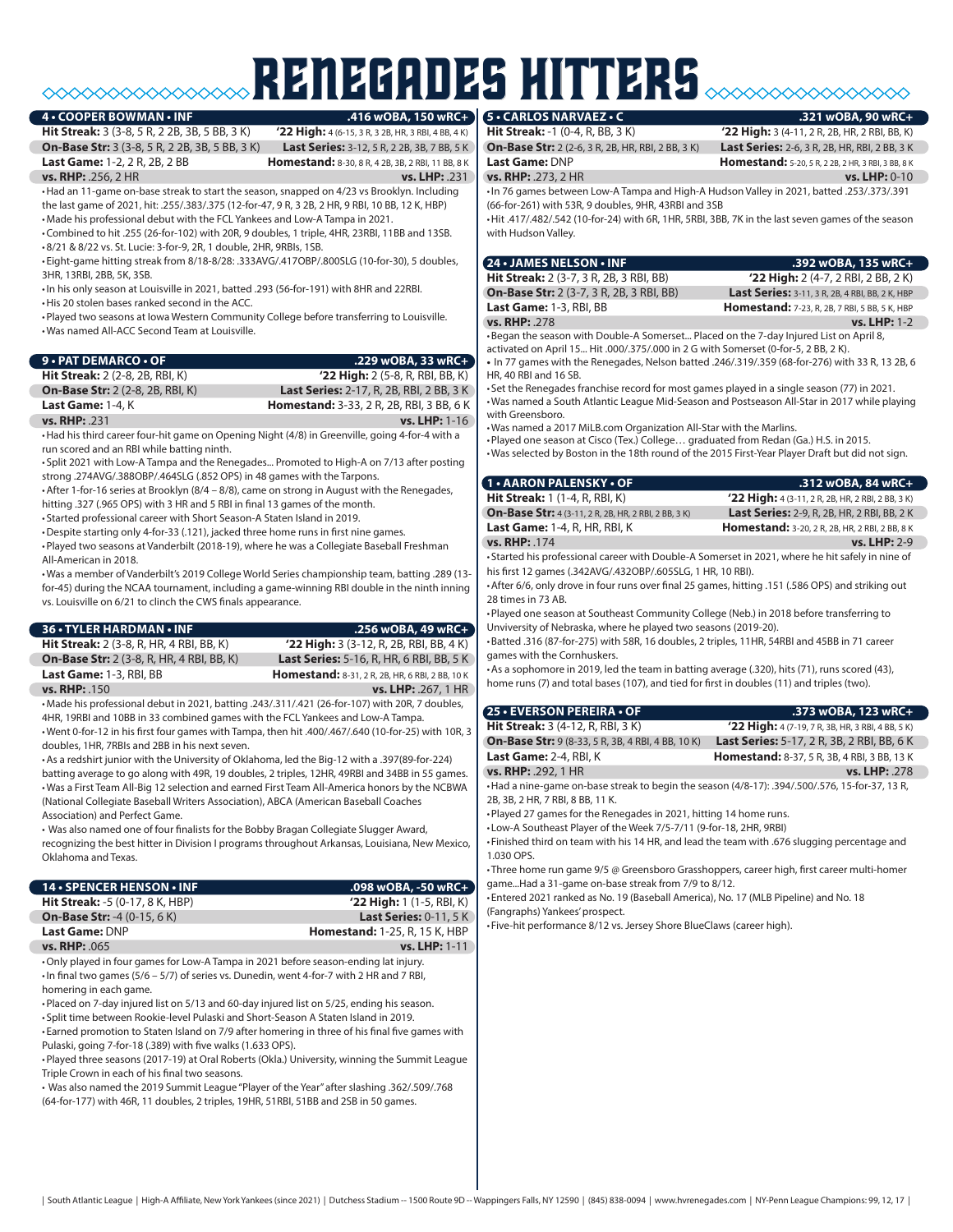## renegades hitters **125 wOBA, 156**

**22 • CRISTIAN PEREZ • INF .093 wOBA, -53 wRC+**

**Hit Streak: -3 (0-9, R, 5 K) On-Base Str:** -3 (0-9, R, 5 K) **Last Series:** 0-9, R, 5 K **Last Game: DNP <b>Homestand:** 2-20, R, 8 K

**vs. RHP:** .118 **vs. LHP:** 0-3 •Began the year with Triple-A Scranton/Wilkes-Barre... hit .125/.222/.125 in 3 G (1-for-8, 1 R, 1 BB, 4 K, 1-for-1 SB).

• Split the 2021 season between the Renegades, Double-A Somerset and Triple-A Scranton/ Wilkes-Barre, combining to hit .218/.300/.276 in 59 G (37-for-170), with 7 2B, 1 HR, 13 RBI, 17 BB, 30 K, 8-for-8 SB).

•Acquired by the Yankees from the Kansas City Royals in exchange for RHP Chance Adams on 12/23/2019.

•Originally signed by Kansas City as a non-drafted free agent on 10/13/2015, 13 days before his 17th birthday.

•Hit .252/.290/.285 in 117 G with 11 2B, 1 3B, 42 RBI in 389 AB with A-Adv. Wilmington in 2019.

| 19 • ALDENIS SÁNCHEZ • OF                                 | .332 wOBA, 97 wRC+                                    |
|-----------------------------------------------------------|-------------------------------------------------------|
| <b>Hit Streak:</b> 2 (3-8, R, 2B, 3B, 2 RBI, BB, 5 K)     | $'22$ High: 4 (6-15, 2 RBI, 4 K)                      |
| <b>On-Base Str:</b> 3 (3-11, R, 2B, 3B, 2 RBI, 2 BB, 6 K) | <b>Last Series:</b> 3-17, R, 2B, 3B, 2 RBI, 2 BB, 7 K |
| Last Game: DNP                                            | <b>Homestand: 9-35, 2B, 3B, 4 RBI, 3 BB, 12 K</b>     |
| $vs.$ RHP: 214                                            | vs. I H P: 316 1 HR                                   |

•Had a 26-game on-base streak broken on 4/13 at Rome, dating back to 7/13/21: 37-for-92 (.402 AVG), 20 R, 8 2B, 2 HR, 17 RBI, 14 BB, 20 K, 4 HBP.

•Promoted to Low-A Tampa on 7/13/21 after only seven at-bats in Florida Complex League.

•In 23 games with the Tarpons, slashed a torrent .413/.500/.588 with 2 HR and 15 RBI.

• Successful on 13 out of 19 stolen base attempts.

•Went on immediate 13-game hitting streak after arriving in Tampa.

• Throughout duration of hitting streak, hit .469 (1.131 OPS) with 10 RBI and 7 SB. •Participated in the MLB All-Star Futures Game in 2017 and 2018, representing the World Team.

•Reached base safely in every game with the Tarpons.

•Acquired by the Yankees from Tampa Bay in exchange for INF Mike Ford on July 1, 2021.

•Was originally signed by the Rays as a non-drafted free agent on August 12, 2016.

#### **3 • TREY SWEENEY • INF (L) .352 wOBA, 110 wRC+**

**Hit Streak:** -1 (0-4, R, 2 K, HBP) **'22 High:** 4 (7-19, 7 R, 2B, 3B, 2 HR, 5 RBI, 3 BB, 4 K, HBP) **On-Base Str:** 4 (2-14, 2 R, HR, 2 RBI, BB, 9 K, HBP) **Last Series:** 1-11, 2 R, HR, RBI, BB, 6 K, HBP **Last Game:** 0-4, R, 2 K, HBP **Homestand:** 1-11, 2 R, HR, RBI, BB, 6 K, HBP **vs. RHP:** .222, 2 HR **vs. LHP:** .250

•Hit the first pitch of the year for a home run on 4/8 at Greenville off of Brian Van Belle. •Placed on the 7-day I.L. on 4/19 (lower body), actiated on 4/26.

•Made his professional debut in 2021, batting .261AVG/.384OBP/.548SLG (30-for-115) with 30R, 4 doubles, 4 triples, 7HR, 14RBI and 22BB in 32 combined games with the Rookie-level FCL Yankees and Low-A Tampa Tarpons.

•In three collegiate seasons at Eastern Illinois University, hit .328/.437/.517 (134-for- 408) with 87 R, 22 doubles, 2 triples, 17 HR, 96 RBI and 72BB in 117 games.

•Played for former New York Yankees pitcher Jason Anderson at Eastern Illinois. Anderson also pitched for the Mets and Cleveland from 2003-05.

•In 2021, batted .382/.522/.712 (65-for-170) with 52R, 10 doubles, 2 triples, 14 HR, 58 RBI and 46 BB (a single season school record) in 48 games.

•Ohio Valley Conference Player of the Year, becoming just fourth player in program history to earn the award.

•Just third player from E. Illinois to be selected in the first round of the First-Year Player Draft.

**On-Base Str:** 8 (10-25, 2 R, 2 2B, 3B, 6 RBI, 3 BB, 2 K) **Last Series:** 3-9, 2B, 2 RBI, BB, K

**Hit Streak:** 2 (3-7, 2B, 2 RBI, K) **'22 High:** 5 (7-16, 2 R, 2B, 3B, 4 RBI, 2 BB, K) **Last Game:** DNP **Homestand:** 9-21, 2 R, 2 2B, 3B, 6 RBI, 3 BB, 2 K **vs. RHP:** .367 **vs. LHP:** .400

•Committed career-high 3 errors, including two in the first inning 4/17 at Rome. • Split the 2021 season between High-A Hudson Valley, Low-A Tampa and Double-A Somerset, combining to hit .299 (63-for-211) with 33 R, 4 2B, 1 3B, 4 HR, 25 RBI, 18 BB and 9 SB in 65 G. •After heading back to Low-A Tampa on 7/13, hit .310 with 1 HR and 12 RBI across 13 games. •In brief stint back in Hudson Valley (8/5-11), hit .308 (4-for-13) with 2 RBI and 3 SB. •Over final month of his season with Hudson Valley, slashed .367AVG/.441OBP/.550SLG with 3HR, 6RBI, 7BB, 2SB in 19 games (8/2-9/17).

Plays three infield positions (2B, SS, 3B) and saw action in LF for first time in 2021.

| 33 • ERIC WAGAMAN • INF                                                                      | .512 wOBA, 210 wRC+                                        |
|----------------------------------------------------------------------------------------------|------------------------------------------------------------|
| Hit Streak: 3 (4-10, 2 R, 2B, HR, 3 RBI, 2 BB, 2 K, HBP)                                     | '22 High: 3 (4-10, 2 R, 2B, HR, 3 RBI, 2 BB, 2 K, HBP)     |
| <b>On-Base Str:</b> 4 (4-12, 2 R, 2B, HR, 3 RBI, 3 BB, 2 K, HBP)                             | Last Series: 4-12, 2 R, 2B, HR, 3 RBI, 3 BB, 2 K, HBP      |
| <b>Last Game: 1-4, R, HR, 2 RBI, K</b>                                                       | <b>Homestand:</b> 4-12, 2 R, 2B, HR, 3 RBI, 3 BB, 2 K, HBP |
| <b>vs. RHP: 1-3</b>                                                                          | $vs.$ LHP: 2-5                                             |
| . Began the season with the Double-A Somerset Patriots on the Development List, added to the |                                                            |

Renegades on 4/26. •In 78 games between High-A Hudson Valley and Low-A Tampa in 2021, hit .220 (58-for-264) with 31R, 14 2B, 3 3B, 6 HR, 34 RBI and 38 BB.

•Was named the Low-A Southeast *"*Player of the Week" for 6/21-27 after batting .571 (8-for-14), 3R, 2 doubles, 1 triple, 2HR, 9RBI and 2 BB in four games.

•Played for the late John Altobelli at Orange Coast Community College before being drafted by the Yankees in the 13th round of the 2017 MLB Draft.

#### **16 • AUSTIN WELLS • C (L) .432 wOBA, 160 wRC+ Hit Streak:** 3 (4-11, 5 R, 2 HR, 3 RBI, 2 BB, 4 K) **'22 High:** 6 (11-19, 5 R, 2 2B, HR, 2 RBI, 7 BB, 4 K) **On-Base Str:** 3 (4-11, 5 R, 2 HR, 3 RBI, 2 BB, 4 K) **Last Series:** 5-16, 7 R, 3 HR, 5 RBI, 4 BB, 7 K **Last Game:** 1-4, R, HR, RBI, 3 K **Homestand:** 12-30, 10 R, 2 2B, 3 HR, 5 RB, 8 BB, 10 K

**vs. RHP:** .325, 1 HR **vs. LHP:** .294, 1 HR •Made his professional debut in 2021, hitting .264 (101-for-382) with 82 R, 23 doubles, 5 triples, 16 HR, 76 RBI, 71 BB and 16 SB in 103 games with Low-A Tampa and High-A Hudson Valley. •Ranked among Yankees minor leaguers in walks (second), runs scored (second), RBI (third),

OPS (fourth, .866), triples (tied for fourth) and extra-base hits (fifth, 44).

• Following the season, played in the Arizona Fall League with Surprise, hitting .344AVG/.456OBP/.578SLG (22-for-64) with 2 HR, 18 RBI in 18 games.

•In two seasons at Arizona, hit .357/.476/.560 (99-for-277) with 85R, 21 doubles, 7 triples, 7HR, 74RBI and 63BB in 71 games.

• Earned First Team Freshman All-American (Baseball America, D1Baseball and the NCBWA) • Fourth Yankees catcher chosen first round of the MLB First-Year Player Draft since its inception in 1965, joining Anthony Seigler (2018), David Parrish (2000) and Thurman Munson (1968).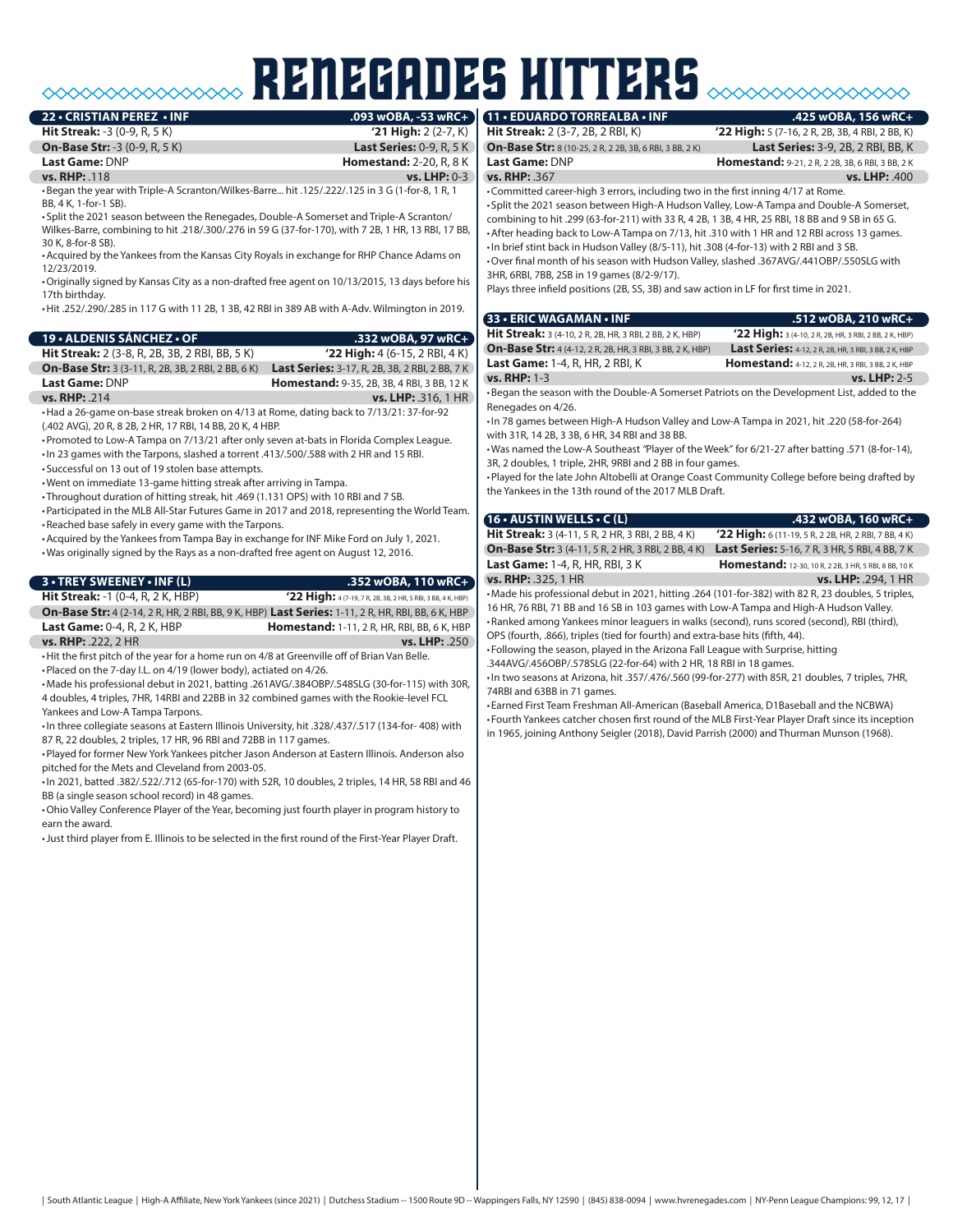### **batting statistics** *station*  $\infty$

### multi-hit games multi-rbi games

|                    | 2 H |   |  |                |    |   |  |    |
|--------------------|-----|---|--|----------------|----|---|--|----|
| Bowman, Cooper     | 3   |   |  | 3              | 3  |   |  | 3  |
| DeMarco, Pat       |     |   |  |                |    |   |  |    |
| Hardman, Tyler     |     |   |  |                |    |   |  |    |
| Henson, Spencer    |     |   |  |                |    |   |  |    |
| Narvaez, Carlos    |     |   |  |                |    |   |  |    |
| Nelson, James      |     |   |  | 3              |    |   |  |    |
| Palensky, Aaron    |     |   |  |                |    |   |  |    |
| Pereira, Everson   |     |   |  | 6              |    |   |  |    |
| Perez, Cristian    |     |   |  | --             |    |   |  |    |
| Rumfield, T.J.     |     |   |  | 4              |    |   |  |    |
| Sánchez, Aldenis   |     |   |  |                |    |   |  |    |
| Sweeney, Trey      |     |   |  | $\overline{2}$ |    |   |  |    |
| Torrealba, Eduardo |     |   |  | 4              |    |   |  |    |
| Torres, Saul       |     |   |  |                |    |   |  |    |
| Wagaman, Eric      |     |   |  |                |    |   |  |    |
| Wells, Austin      | 4   |   |  | 5              |    |   |  |    |
| <b>TOTALS</b>      | 30  | 5 |  | 37             | 15 | ų |  | 20 |

### **HIT STREAKS OF 8+ GAMES**<br>PLAYER G DATES H AB | AVG **PLAYER G DATES H AB AVG**<br>T.J. Rumfield 8 4/9-4/21 15 31 484  $8 \quad 4/9 - 4/21$

#### ON-BASE STREAKS OF  $10+$ games

|                           |   | ишша |                   |    |            |
|---------------------------|---|------|-------------------|----|------------|
| PLAYER                    | G |      | DATES H+BB+HBP PA |    | <b>OBP</b> |
| Cooper Bowman 11 4/8-4/22 |   |      | 22                | 52 | .423       |
|                           |   |      |                   |    |            |
|                           |   |      |                   |    |            |
|                           |   |      |                   |    |            |
|                           |   |      |                   |    |            |
|                           |   |      |                   |    |            |
|                           |   |      |                   |    |            |
|                           |   |      |                   |    |            |
|                           |   |      |                   |    |            |
|                           |   |      |                   |    |            |
|                           |   |      |                   |    |            |
|                           |   |      |                   |    |            |
|                           |   |      |                   |    |            |
|                           |   |      |                   |    |            |
|                           |   |      |                   |    |            |
|                           |   |      |                   |    |            |
|                           |   |      |                   |    |            |
|                           |   |      |                   |    |            |
|                           |   |      |                   |    |            |

#### home run breakdown

| <b>PLAYER</b>      | <b>HR</b> | HOME | ROAD                     | <b>SOLO</b>              | $2 - R$ un               | $3 - RUI$ | <b>GRAND SLAM</b>        | $0$ OUT | 1 OU 1            | 2 OUT | 7+ Inn.           | <b>TYING</b> | GO-AHEAD          |
|--------------------|-----------|------|--------------------------|--------------------------|--------------------------|-----------|--------------------------|---------|-------------------|-------|-------------------|--------------|-------------------|
| Bowman, Cooper     | 2         | $ -$ |                          | --                       |                          | --        | $\overline{\phantom{a}}$ |         | $ -$              |       |                   |              | --                |
| DeMarco, Pat       |           |      |                          | $\overline{\phantom{a}}$ |                          |           |                          |         |                   |       |                   |              |                   |
| Hardman, Tyler     |           |      | $\overline{\phantom{a}}$ | $\hspace{0.05cm} -$      |                          | $ -$      | $\overline{\phantom{a}}$ | --      | $ -$              |       | $\hspace{0.05cm}$ |              |                   |
| Henson, Spencer    |           |      |                          | $\overline{\phantom{a}}$ |                          |           |                          |         |                   |       | --                |              |                   |
| Narvaez, Carlos    |           |      | $\overline{\phantom{a}}$ |                          | $\hspace{0.05cm}$        |           |                          |         |                   | --    | --                |              |                   |
| Nelson, James      |           |      |                          | --                       |                          |           |                          |         |                   |       | $\sim$            |              |                   |
| Palensky, Aaron    |           |      | $\overline{\phantom{a}}$ |                          | $-$                      | --        | $\overline{\phantom{a}}$ |         | $ -$              | --    | $ -$              |              |                   |
| Pereira, Everson   |           | --   |                          |                          | $\overline{\phantom{a}}$ |           |                          |         | $\hspace{0.05cm}$ |       | $\hspace{0.05cm}$ |              |                   |
| Perez, Cristian    |           |      |                          | $\sim$                   |                          |           |                          | --      |                   |       | --                |              |                   |
| Rumfield, T.J.     |           | $ -$ |                          | $\hspace{0.05cm} -$      |                          | $-$       | $\overline{\phantom{a}}$ | --      | $- -$             |       |                   |              | $\hspace{0.05cm}$ |
| Sánchez, Aldenis   |           | --   |                          | $\hspace{0.05cm}$        |                          | $ -$      | $\overline{\phantom{a}}$ |         | $ -$              |       | $\hspace{0.05cm}$ |              |                   |
| Sweeney, Trey      |           |      |                          |                          | $- -$                    |           |                          |         |                   |       | $\hspace{0.05cm}$ |              |                   |
| Torrealba, Eduardo |           |      |                          | $\overline{\phantom{a}}$ |                          |           |                          | -       |                   |       | --                |              |                   |
| Torres, Saul       |           |      |                          | $\sim$                   |                          |           |                          | --      |                   |       | --                |              |                   |
| Wagaman, Eric      |           |      | $\overline{\phantom{a}}$ | $\overline{\phantom{a}}$ |                          | $- -$     | $\overline{\phantom{a}}$ | $\sim$  | $ -$              |       | --                |              |                   |
| Wells, Austin      |           |      | $ -$                     |                          |                          | $ -$      | $ -$                     |         | $\hspace{0.05cm}$ |       |                   |              |                   |
| <b>TOTAL</b>       | 17        | Я    | Я                        | o                        |                          | --        |                          |         | 2                 | Я     | Я                 | 2            | 5                 |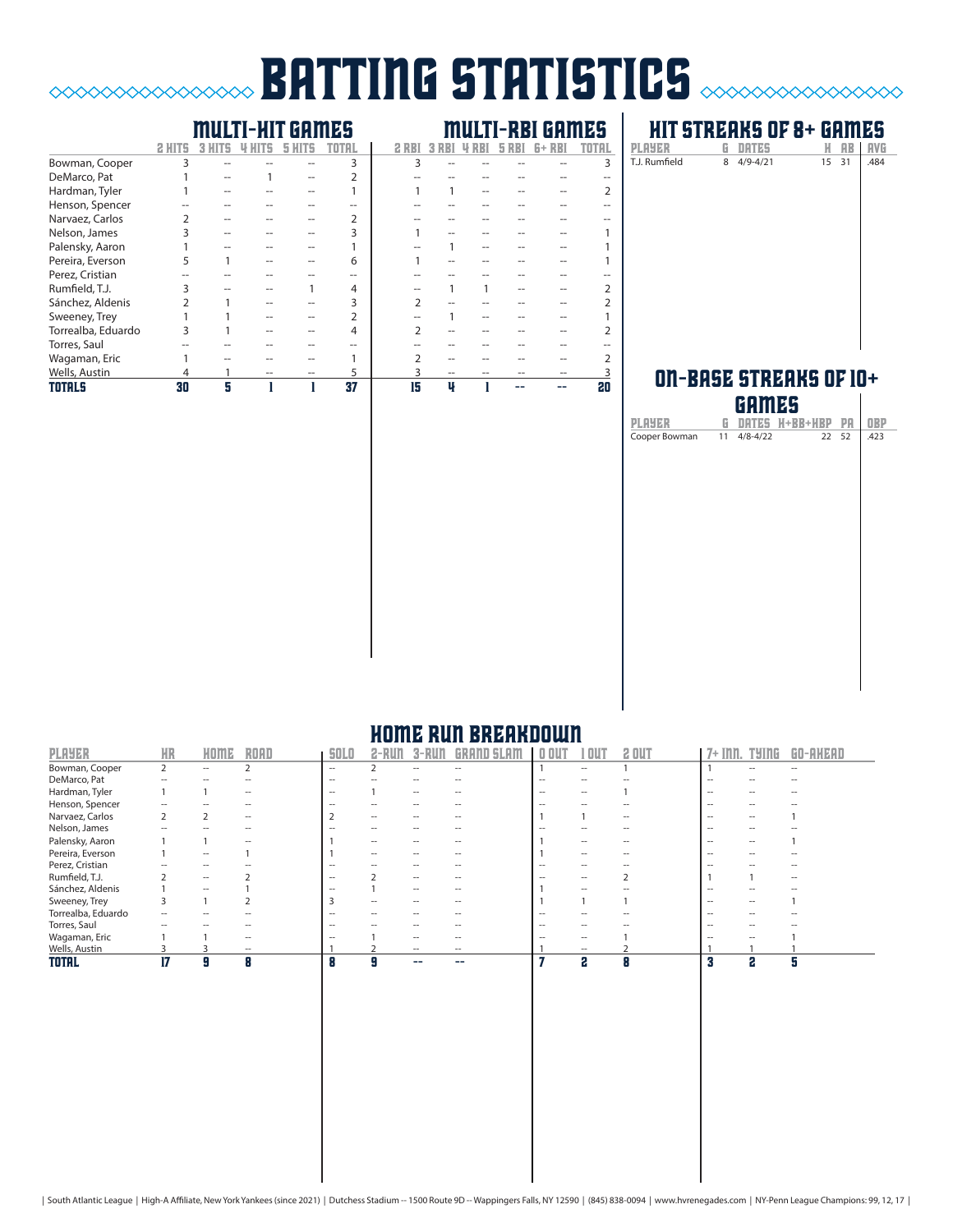# miscellaneous stats

## **STARTING PITCHER LOG:**<br>TEAM REC. NO DEC. RECORD



#### stolen base efficiency:

| PITCH             | SB             | CS       | CS%   |
|-------------------|----------------|----------|-------|
| Abeyta, Blane     | 2              |          | .333  |
| Alvarez, Nelson   |                | 0        | .000  |
| Barclay, Edgar    | $\Omega$       |          | 1.000 |
| Blanton, Bryan    | 1              | 2        | .667  |
| Castaño, Blas     | 0              |          | .000  |
| Coleman, Carson   | $\overline{2}$ | 0        | .000  |
| Correa, Nelvin    |                |          |       |
| Díaz, Wellington  | 0              |          | .000  |
| Giacone, Michael  | $\overline{2}$ | O        | .000  |
| Hutchison, Rodney | $\overline{2}$ |          | .333  |
| Mauricio, Alex    |                |          |       |
| Muñoz, Jhonatan   |                |          |       |
| Myatt, Tanner     | 3              | 0        | .000  |
| Ruegger, Charlie  | $\overline{2}$ | 0        | .000  |
| Sauer, Matt       | $\overline{7}$ | $\Omega$ | .000  |
| Sikkema, T.J.     |                |          |       |
| Warren, Will      | $\overline{2}$ | 3        | .600  |
| Way, Beck         | $\overline{2}$ | $\Omega$ | .000  |
| TOTALS            | 26             | 10       | .278  |

#### 2022 pace-of-play violations (7):

| DATE | <b>TEAM</b>          | <b>PLAYER</b>       | TYPE        | DESCRIPTION                                                             |
|------|----------------------|---------------------|-------------|-------------------------------------------------------------------------|
| 4/15 | @ Rome               | Andrew Hoffman      | Pitch Clock | Auto ball for taking too long to deliver a pitch to Cooper Bowman       |
| 4/15 | @ Rome               | Andrew Hoffman      | Step Off    | Third step off the rubber with Pat DeMarco on first -- Balk             |
| 4/16 | @ Rome               | Justyn-Henry Malloy | Pitch Clock | Auto strike for not being ready to hit on time in B1                    |
| 4/16 | @ Rome               | Landon Stephens     | Pitch Clock | Auto strike for not being ready to hit on time leading off B8           |
| 4/16 | <b>Hudson Valley</b> | Wellington Díaz     | Pitch Clock | Auto ball for taking too long to deliver a pitch to Rome's Bryson Horne |
| 4/17 | <b>Hudson Valley</b> | Blas Castaño        | Pitch Clock | Auto ball for taking too long to deliver a pitch to Rome's Bryson Horne |
| 4/17 | @ Rome               | Drew Campbell       | Pitch Clock | Auto strike for not being ready to hit in an at-bat in the T3           |

#### 2022 EJECTIONS  $(0/1)$ :

| 4/19 | Brooklyn | Max Vogel-Freeman Adam Clark      | Ejected for arguing an infield fly rule call in the T1 (Analytics Manager) |
|------|----------|-----------------------------------|----------------------------------------------------------------------------|
|      |          | DATE OPPONENT PLAYER/COACH UMPIRE | DESCRIPTION                                                                |

## walk-off wins/losses (0/0):

| <b>DATE</b> | <b>OPPONENT</b> |  |
|-------------|-----------------|--|

 $\Diamond \Diamond \Diamond \Diamond \Diamond$ 

**DESCRIPTION** 

#### comeback wins, 7th inning or later (2):

|      | DATE OPPONENT PLAYER     |                   |        | <b>THI. TOOK LEAD BIGGEST DEFICIT</b> | DESCRIPTION                                  |
|------|--------------------------|-------------------|--------|---------------------------------------|----------------------------------------------|
| 4/9  | @Greenville Trey Sweeney |                   | Top 10 | 3-0. Top 4                            | Go-ahead single in 10th off Brendan Cellucci |
| 4/30 | Wilmington               | Eduardo Torrealba | Bot 8  | 6-5. Bot 8                            | Go-ahead two-run single off Tyler Yankosky   |

#### WINS IN LAST AT-BAT (2):

| DATE | <b>OPPONENT</b> | <b>PLAYER</b>       |            | SCORE/INN. DESCRIPTION                            |
|------|-----------------|---------------------|------------|---------------------------------------------------|
| 4/9  | @Greenville     | <b>Trey Sweeney</b> | 8-6/Top 10 | Go-ahead single in 10th off Brendan Cellucci      |
| 4/30 | Wilmington      | Eduardo Torrealba   | 7-0/Bot 8  | Go-ahead two-run single in 8th off Tyler Yankosky |

#### catcher's box:

| PI AYER         |    |    | C G Y |    |    |
|-----------------|----|----|-------|----|----|
| Narvaez, Carlos |    |    | .333  |    | -- |
| Torres, Saul    | -- | -- |       | -- | -- |
| Wells, Austin   | 19 |    | .269  |    |    |
| TOTALS          | 26 | חו | 27R   | 2  |    |

|                    |                         | IRLESS STREA |                 |                     |
|--------------------|-------------------------|--------------|-----------------|---------------------|
| PLAYER             |                         | <b>DRTE</b>  | $_{\text{DPP}}$ | TYI                 |
| Bowman, Cooper     | 17                      |              |                 |                     |
| DeMarco, Pat       | 16                      |              |                 |                     |
| Hardman, Tyler     | 17                      | 4/8          | @GVL            | Throw               |
| Henson, Spencer    | $\overline{\mathbf{c}}$ | 4/24         | <b>BRK</b>      | Fielding            |
| Narvaez, Carlos    | 5                       | 4/15         | @ROM            | Pickoff             |
| Nelson, James      | $\Omega$                | 4/30         | WIL             | Throw               |
| Palensky, Aaron    | 11                      |              |                 |                     |
| Pereira, Everson   | 7                       | 4/20         | <b>BRK</b>      | Fielding            |
| Perez. Cristian    | 5                       | 4/20         | <b>BRK</b>      | Throw               |
| Rumfield, T.J.     | $\overline{7}$          |              |                 |                     |
| Sánchez, Aldenis   | $\overline{\mathbf{c}}$ | 4/29         | WIL             | Fielding            |
| Sweeney, Trey      | $\Omega$                | 5/1          | WIL             | Throw               |
| Torrealba, Eduardo | 6                       | 4/17         | @ROM            | Fielding, Fielding, |
|                    |                         |              |                 | Fielding            |
| Torres, Saul       |                         |              |                 |                     |
| Wagaman, Eric      | ξ                       |              |                 |                     |
| Wells, Austin      | 13                      |              |                 |                     |

#### outfield assists:

| DeMarco. Pat     |    |    |  |
|------------------|----|----|--|
| Nelson, James    |    | -- |  |
| Palensky, Aaron  | -- | -- |  |
| Pereira, Everson |    |    |  |
| Sánchez, Aldenis |    |    |  |
| TOTALS           |    |    |  |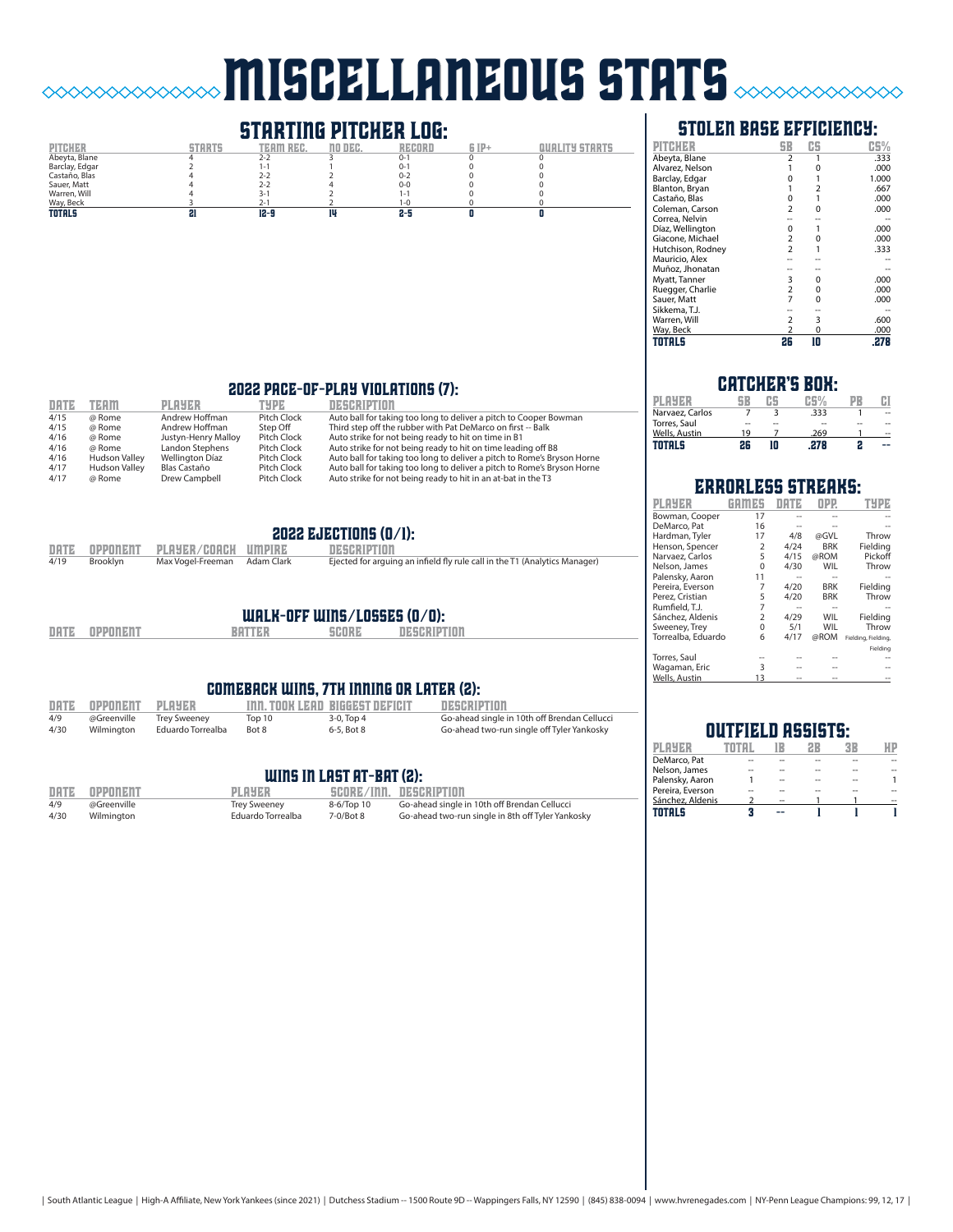## **SEASON BY THE NUMBERS**  $\mathbf{I}$

| <b>WHEN THE</b><br><b>RENEGADES SCORE</b> |         | <b>STARTS BY</b><br><b>FIELD POSITION:</b> |                     |                   |                   |           |                   |          |                   |           |                          |
|-------------------------------------------|---------|--------------------------------------------|---------------------|-------------------|-------------------|-----------|-------------------|----------|-------------------|-----------|--------------------------|
|                                           |         |                                            | c                   | 1B                | 2B                | 55        | <b>3B</b>         | LF       | CF                | RF        | DH                       |
| 0 Runs:                                   | $0 - 1$ | Bowman, Cooper                             | --                  | $\hspace{0.05cm}$ | $12(6-6)$         | $5(3-2)$  |                   |          | $- -$             | --        | $1(1-0)$                 |
| 1 Run:                                    | $0 - 1$ | DeMarco, Pat                               | --                  |                   |                   |           | --                | $3(1-2)$ | $\hspace{0.05cm}$ | $13(8-5)$ | --                       |
| 2 Runs:                                   | $1 - 1$ | Hardman, Tyler                             | $\hspace{0.05cm} -$ | $2(2-0)$          | --                | $\sim$    | $13(7-6)$         | --       | $- -$             | --        | --                       |
| 3 Runs:                                   | $2 - 2$ | Henson, Spencer                            | $\hspace{0.05cm} -$ | $9(6-3)$          |                   | --        |                   | --       | $- -$             | --        | $2(1-1)$                 |
| 4 Runs:                                   | $2 - 0$ | Narvaez, Carlos                            | $8(7-1)$            | $-$               | --                |           |                   |          |                   | --        | $4(1-3)$                 |
| 5 Runs:                                   | $3 - 0$ | Nelson, James                              | $-$                 | $\hspace{0.05cm}$ | --                | $\sim$    | $5(3-2)$          | $2(1-1)$ | $- -$             | --        | $1(0-1)$                 |
| 6 Runs:                                   | $0 - 2$ | Palensky, Aaron                            | $- -$               | $- -$             | --                | $-$       | $\hspace{0.05cm}$ | $8(5-3)$ | $- -$             | $3(2-1)$  | --                       |
| 7 Runs:                                   | $1 - 0$ | Pereira, Everson                           | --                  | --                |                   |           |                   | --       | $15(7-8)$         | $2(1-1)$  | $1(1-0)$                 |
| 8 Runs:                                   | $2 - 0$ | Perez, Cristian                            | $\hspace{0.05cm}$   |                   | $\hspace{0.05cm}$ | $5(3-2)$  | $1(1-0)$          | --       | $-$               | --        | --                       |
| 9 Runs:                                   | $2 - 0$ | Rumfield, T.J.                             | $\hspace{0.05cm}$   | $7(2-5)$          | $-$               |           |                   |          |                   | --        | $5(4-1)$                 |
| 10 Runs:                                  | $0-0$   | Sánchez, Aldenis                           | --                  | $-$               | --                |           | $\hspace{0.05cm}$ | $8(5-3)$ | $6(5-1)$          | $3(2-1)$  | $\overline{\phantom{a}}$ |
| 11 Runs:                                  | $1 - 0$ | Sweeney, Trey                              |                     | $-$               | --                | $10(6-4)$ |                   |          |                   |           | --                       |
| 12 Runs:                                  | $0 - 0$ | Torrealba, Eduardo                         |                     | $\hspace{0.05cm}$ | $9(6-3)$          | $1(0-1)$  | $2(1-1)$          |          |                   |           |                          |
| 13 Runs:                                  | $0-0$   | Torres, Saul                               | $- -$               |                   |                   |           |                   |          |                   | --        | $2(0-2)$                 |
| 14 Runs:                                  | $0-0$   | Wagaman, Eric                              | $\hspace{0.05cm}$   | $3(2-1)$          |                   |           |                   |          |                   | --        | $1(0-1)$                 |
| $15+$ Runs:                               | $0-0$   | Wells, Austin                              | $13(5-8)$           |                   |                   |           |                   |          |                   | --        | $4(4-0)$                 |

#### when THE oppONENT scores...

| 0 Runs:   | $2 - 0$ |
|-----------|---------|
| 1 Run:    | $2 - 0$ |
| 2 Runs:   | $3 - 1$ |
| 3 Runs:   | $2 - 1$ |
| 4 Runs:   | $1 - 2$ |
| 5 Runs:   | $0 - 0$ |
| 6 Runs:   | $2 - 1$ |
| 7 Runs:   | $0 - 2$ |
| 8 Runs:   | $0 - 2$ |
| 9 Runs:   | $0 - 0$ |
| 10 Runs:  | $0 - 0$ |
| 11 Runs:  | $0 - 0$ |
| 12 Runs:  | $0 - 0$ |
| 13 Runs:  | $0 - 0$ |
| 14 Runs:  | $0 - 0$ |
| 15+ Runs: | $0 - 0$ |

#### score by inning:

|                            | ИV  | OPP.           |
|----------------------------|-----|----------------|
| 1 <sup>st</sup><br>Inning  | 17  | 10             |
| 2 <sub>nd</sub><br>Inning  | 7   | 6              |
| 2rd<br>Inning              | 20  | 8              |
| 4 <sup>th</sup><br>Inning  | 11  | 8              |
| 5 <sup>th</sup><br>Inning  | 11  | 10             |
| 6 <sup>th</sup><br>Inning  | 11  | 11             |
| 7 <sup>th</sup><br>Inning  | 5   | 11             |
| 8 <sup>th</sup><br>Inning  | 12  | 5              |
| <b>gth</b><br>Inning       | 8   | 6              |
| 10 <sup>th</sup><br>Inning | 4   | $\overline{2}$ |
| 11 <sup>th</sup> Inning    | X   | X              |
| 12 <sup>th</sup> Inning    | X   | X              |
| 13 <sup>th</sup> Inning    | X   | X              |
| 14 <sup>th</sup> Inning    | Χ   | X              |
| 15 <sup>th</sup> Inning    | Χ   | Χ              |
| <b>TOTAL</b>               | 105 | 79             |
|                            |     |                |

#### margin of victory:

| 1 Run        | $\overline{\mathbf{c}}$ | 4 |
|--------------|-------------------------|---|
| 2 Runs       | 4                       | 3 |
| 3 Runs       | 1                       |   |
| 4 Runs       | 1                       | 1 |
| 5 Runs       | 1                       |   |
| 6 Runs       | 1                       |   |
| 7 Runs       | 1                       | 1 |
| 8 Runs       |                         |   |
| 9 Runs       |                         |   |
| 10 Runs      | 1                       |   |
| 11 Runs      |                         |   |
| 12 Runs      |                         |   |
| 13 Runs      |                         |   |
| 14 Runs      |                         |   |
| $15+$ Runs   |                         |   |
| <b>TOTAL</b> | 12                      | g |

#### starts by batting order:

|                    |                          |                   |          |                |          | unuum             |          |          |           |
|--------------------|--------------------------|-------------------|----------|----------------|----------|-------------------|----------|----------|-----------|
|                    | LEADOFF                  | 2 <sub>n</sub>    | 3RD      | <b>CLEANUP</b> | 5TH      | <b>GTH</b>        | 7TH      | 8TH      | 9TH       |
| Bowman, Cooper     | $-$                      | $4(3-1)$          | $4(3-1)$ | $10(4-6)$      |          |                   |          |          |           |
| DeMarco, Pat       |                          |                   | $- -$    |                | $1(1-0)$ | $2(1-1)$          | $2(1-1)$ | $5(3-2)$ | $6(3-3)$  |
| Hardman, Tyler     |                          | $- -$             | $2(1-1)$ | $3(3-0)$       | $6(3-3)$ | $- -$             | $4(2-2)$ |          |           |
| Henson, Spencer    |                          | $- -$             | $- -$    | $1(0-1)$       | $- -$    | $2(1-1)$          | $6(4-2)$ | $2(2-0)$ |           |
| Narvaez, Carlos    |                          | $\hspace{0.05cm}$ | $1(1-0)$ | $4(3-1)$       | $2(1-1)$ | $2(2-0)$          | $2(1-1)$ | $2(0-2)$ |           |
| Nelson, James      |                          |                   | $- -$    | $1(1-0)$       | $3(2-1)$ | $4(1-3)$          |          |          |           |
| Palensky, Aaron    |                          |                   |          |                |          |                   |          |          | $11(7-4)$ |
| Pereira, Everson   | $10(5-5)$                | $8(4-4)$          |          |                |          |                   |          |          |           |
| Perez, Cristian    |                          |                   |          |                |          |                   | $1(1-0)$ | $3(2-1)$ | $2(1-1)$  |
| Rumfield, T.J.     | $- -$                    | $1(1-0)$          | $4(2-2)$ | $1(0-1)$       | $6(3-3)$ |                   |          |          |           |
| Sánchez, Aldenis   | $1(1-0)$                 |                   | $- -$    | $1(1-0)$       | $3(2-1)$ | $10(5-5)$         | $2(2-0)$ |          |           |
| Sweeney, Trey      | $10(6-4)$                |                   |          |                |          |                   |          |          |           |
| Torrealba, Eduardo | $\overline{\phantom{a}}$ |                   |          |                |          | $\qquad \qquad -$ | $2(1-1)$ | $7(5-3)$ | $2(1-1)$  |
| Torres, Saul       |                          |                   |          |                |          |                   | $1(0-1)$ | $2(0-2)$ |           |
| Wagaman, Eric      |                          |                   | $1(0-1)$ |                | --       | $2(2-0)$          | $1(0-1)$ |          |           |
| Wells, Austin      |                          | $8(4-4)$          | $9(5-4)$ |                |          |                   |          |          |           |
|                    |                          |                   |          |                |          |                   |          |          |           |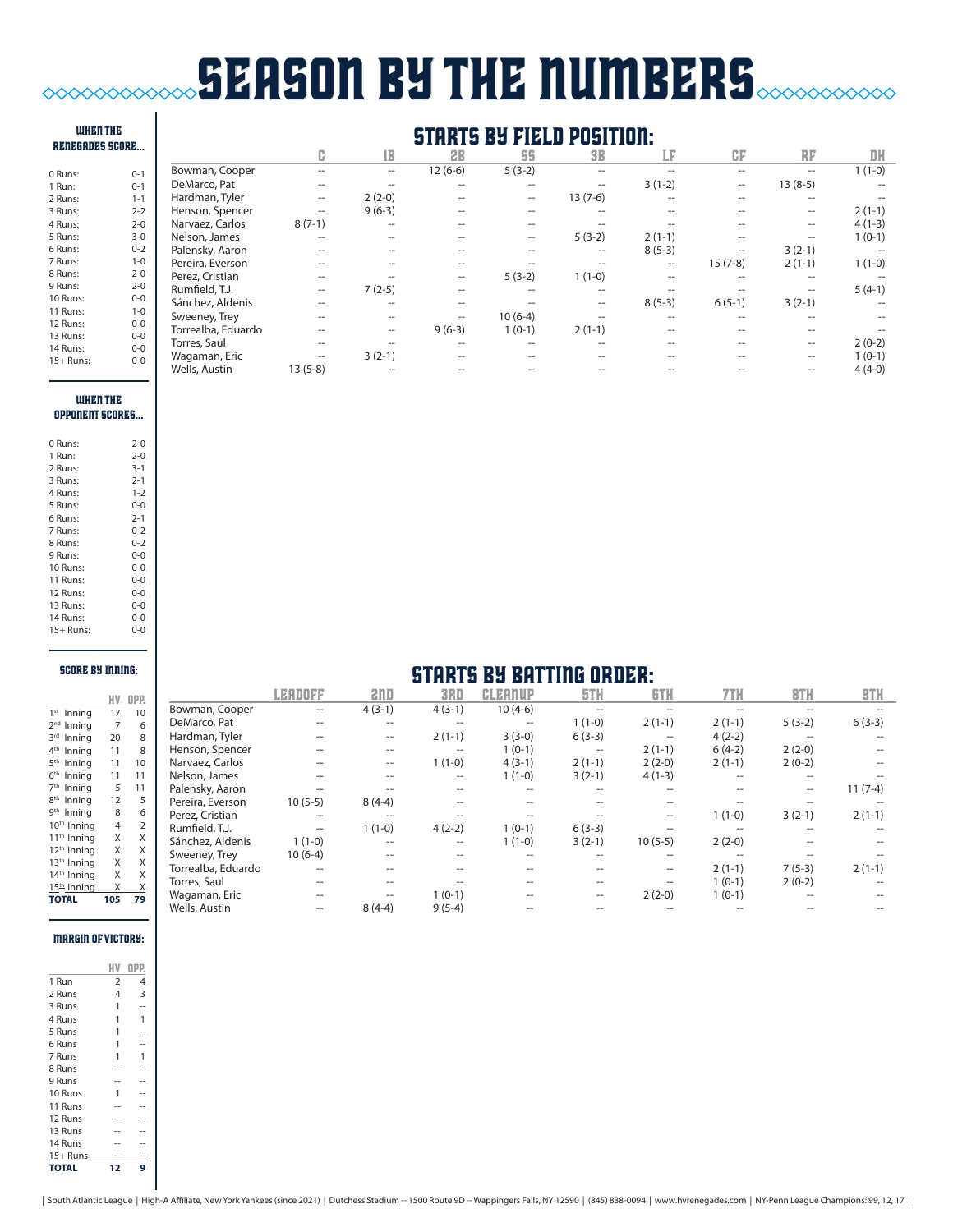## season breakdown  $\Diamond \Diamond \Diamond \Diamond \Diamond \Diamond \Diamond$

### 2022 season highs and lows

| MISCELLANEOUS:              |                       |                                                                                       |
|-----------------------------|-----------------------|---------------------------------------------------------------------------------------|
| Winning Streak:             |                       | $4(4/23 - 4/27(2))$                                                                   |
| Losing Streak:              |                       | $3(4/15 - 4/17)$                                                                      |
| Home Winning Streak:        |                       | $4(4/23 - 4/27(2))$                                                                   |
| Home Losing Streak:         |                       | 1 (3x, Last: 4/28)                                                                    |
| Road Winning Streak:        |                       | $3(4/9 - 4/12)$                                                                       |
| Road Losing Streak:         |                       | 3 (4/15 - Present)                                                                    |
| Winning Margin:             |                       | 10 (4/12 @ Rome)                                                                      |
| Losing Margin:              |                       | 7 (4/13 @ Rome)                                                                       |
| Longest Extra-Inning Game:  | No Delay              | 3:44 (4/9 @ Greenville)                                                               |
|                             | Delay                 | N/A                                                                                   |
| Longest 9-Inning Game:      | No Delay              | 3:24 (4/10 @ Greenville)                                                              |
|                             | Delay                 | 3:53 (2:51+ 1:02 delay) (4/17 @ Rome)                                                 |
| <b>Shortest Game:</b>       | 9 Innings             | 2:14 (2x, Last: 4/16 @ Rome)                                                          |
|                             | 7 Innings             | 2:03 (4/27 (G2) vs Wilmington)                                                        |
| Largest Home Crowd:         |                       | 2,964 (5/1 vs Wilmington)                                                             |
| <b>Smallest Home Crowd:</b> |                       | 1,270 (4/21 vs Brooklyn)                                                              |
| Largest Road Crowd:         |                       | 5,246 (4/8 @ Greenville)                                                              |
| <b>Smallest Road Crowd:</b> |                       | 850 (4/17 @ Rome)                                                                     |
|                             |                       |                                                                                       |
| <b>TEAM BATTING:</b>        |                       |                                                                                       |
| Most Runs:                  | Game:                 | 11 (4/12 @ Rome)                                                                      |
|                             | Inning:               | 4 (4x, Last: Bot 1, 4/30 vs Wilmington)                                               |
| Most Hits:                  | Game:                 | 12 (4/12 @ Rome)                                                                      |
|                             | Inning:               | 5 (Bot 1, 4/30 vs Wilmington)                                                         |
| <b>Fewest Hits:</b>         | 9 Innings:            | 3 (2x, Last: 4/28 vs Wilmington)                                                      |
|                             | 7 Innings:            | 3 (4/27 (G1) vs Wilmington)                                                           |
| <b>Most Doubles:</b>        |                       | 5 (4/30 vs Wilmington)                                                                |
| <b>Most Triples:</b>        |                       | 2 (4/29 vs Wilmington)                                                                |
| Most Home Runs:             |                       | 3 (3x, Last: 5/1 vs Wilmington)                                                       |
| <b>Most Walks:</b>          |                       | 9 (2x, Last: 4/10 @ Greenville)                                                       |
| <b>Most Strikeouts:</b>     |                       | 18 (4/16 @ Rome)                                                                      |
| <b>Most Stolen Bases:</b>   |                       | 9 (4/30 vs Wilmington)**                                                              |
| <b>Most Runners LOB:</b>    |                       | 15 (4/9 @ Greenville)                                                                 |
|                             |                       |                                                                                       |
| TEAM PITCHING:              |                       |                                                                                       |
| Runs Allowed:               | Game:                 | 8 (2x, Last: 5/1 vs Wilmington)                                                       |
|                             | Inning:               | 4 (2x, Last: Top 6, 4/30 vs Wilmington)                                               |
| Hits Allowed:               | Game:                 | 12 (4/8 @ Greenville)                                                                 |
|                             | Inning:               | 4 (Bot 7, 4/13 @ Rome)                                                                |
| Fewest Hits Allowed:        | 9 Innings:            | 1 (4/23 vs Brooklyn)                                                                  |
|                             | 7 Innings:            | 5 (4/27 (G1) vs Wilmington)                                                           |
| <b>Most Strikeouts:</b>     |                       | 18 (4/20 vs Brooklyn)                                                                 |
| Most Walks:                 |                       | 8 (4/22 vs Brooklyn)                                                                  |
| Home Runs Allowed:          |                       | 2 (2x, Last: 4/10 @ Greenville)                                                       |
|                             |                       |                                                                                       |
| <b>TERM FIELDING:</b>       |                       |                                                                                       |
| <b>Most Errors:</b>         | HVR:                  | 3 (4/17 @ Rome)                                                                       |
|                             | Opponent:             | 4 (4/28 vs Wilmington)                                                                |
| Most DPs Turned:            | HVR:                  | 3 (4/28 vs Wilmington)                                                                |
|                             | Opponent:             | 3 (4/19 vs Brooklyn)                                                                  |
| <b>INDIVIDUAL BATTING:</b>  |                       |                                                                                       |
|                             |                       |                                                                                       |
| Most Runs Scored:           |                       | 3 (4x, Last: Nelson, 4/30 vs Wilmington)                                              |
| Most Hits:                  |                       | 5 (Rumfield, 4/12 @ Rome)                                                             |
| <b>Most Doubles:</b>        |                       | 1 (30x, Last: Bowman, 5/1 vs Wilmington)                                              |
| Most Triples:               |                       | 1 (7x, Last: Sánchez & Bowman, 4/29 vs Wilmington)                                    |
| Most HR:                    |                       | 1 (17x, Last: Wagaman, Palensky & Wells, 5/1 vs Wilmington)                           |
| Most RBI:                   |                       | 4 (Rumfield, 4/12 @ Rome)                                                             |
| Most Walks:                 |                       | 3 (Sánchez, 4/14 @ Rome)                                                              |
| <b>Most Stolen Bases:</b>   |                       | 3 (Nelson, 4/30 vs Wilmington)                                                        |
| <b>INDIVIDUAL PITCHING:</b> |                       |                                                                                       |
|                             |                       |                                                                                       |
| Most Innings                | Starter:<br>Reliever: | 5.0 (3x, Last: Way, 4/29 vs Wilmington)                                               |
| <b>Most Strikeouts</b>      | Starter:              | 4.0 (Muñoz, 4/28 vs Wilmington)                                                       |
|                             |                       | 9 (2x, Last: Warren, 4/21 vs Brooklyn)                                                |
| <b>Most Walks</b>           | Reliever:             | 7 (Barclay, 4/19 vs Brooklyn)                                                         |
|                             | Starter:<br>Reliever: | 3 (4x, Last: Sauer, 4/27 (G1) vs Wilmington)                                          |
| Most Runs Allowed           |                       | 3 (4x, Last: Ruegger, 5/1 vs Wilmington)                                              |
|                             | Starter:<br>Reliever: | 3 (4x, Last: Castaño, 4/22 vs Brooklyn)<br>4 (3x, Last: Mauricio, 4/30 vs Wilmington) |
| Most HR Allowed             | Starter:              | 1 (4x, Last: Way, 4/15 @ Rome)                                                        |
|                             | Reliever:             | 1 (4x, Last: Díaz, 4/13 @ Rome)                                                       |
|                             |                       |                                                                                       |

### RENEGADES record when...

| <b>START TIME</b>          | RECORD  | <b>DAY</b>                     | RZEORO      |
|----------------------------|---------|--------------------------------|-------------|
| Day Game (Before 5:00 PM): | $3 - 2$ | Monday                         | $0 - 0$     |
| Night Game:                | $9 - 7$ | Tuesday                        | $2 - 0$     |
|                            |         | Wednesday                      | $2 - 2$     |
| <b>LEADS</b>               | REDRI   | Thursday                       | $2 - 1$     |
| Lead After 6 Innings:      | $10-2$  | Friday                         | $1 - 3$     |
| Trail After 6 Innings:     | $0 - 7$ | Saturday                       | $3 - 1$     |
| Tied After 6 Innings:      | $2 - 0$ | Sunday                         | $2 - 2$     |
| Lead After 7 Innings:      | $10-1$  |                                |             |
| Trail After 7 Innings:     | $2 - 7$ | month                          | RZEORO      |
| Tied After 7 Innings:      | $0 - 1$ | April                          | $12 - 8$    |
| Lead After 8 Innings:      | $9 - 1$ | May                            | $0 - 1$     |
| Trail After 8 Innings:     | $1 - 8$ | June                           | $0 - 0$     |
| Tied After 8 Innings:      | $0 - 0$ | July                           | $0 - 0$     |
|                            |         | August                         | $0 - 0$     |
| 0414154                    | RECORD  | September                      | $0 - 0$     |
| Commit 0 Errors:           | $7-1$   |                                |             |
| Commit 1 Error:            | $5 - 3$ | <b>SITUATION</b>               | RZEORO      |
| Commit 2+ Errors:          | $0 - 5$ | First game of series:          | $3 - 1$     |
|                            |         | Last game of series:           | $2 - 2$     |
| HOME RUN                   | RZEORO  | Rubber game:                   | $1 - 0$     |
| Renegades Hit 0 HR:        | $4 - 6$ | Day-of travel:                 | $0 - 0$     |
| Renegades Hit 1 HR:        | $6 - 2$ | After a day off:               | $3 - 0$     |
| Renegades Hit 2+ HR:       | $2 - 1$ | Doubleheaders:                 | $2 - 0$     |
|                            |         | Extra Innings:                 | $1 - 0$     |
| JERSEYS                    | RZEORO  | One-Run Games:                 | $2 - 4$     |
| White:                     | $5 - 3$ | Series Won/Loss/Split:         | $3 - 1 - 0$ |
| Grey:                      | $4 - 4$ |                                |             |
| Blue:                      | $3-2$   |                                |             |
| Fenómenos Enmascarados:    | $0 - 0$ | OPPONENT                       | RZEORO      |
| Theme Night:               | $0 - 0$ | vs. American League Affiliate: | $2 - 1$     |
|                            |         | vs. National League Affiliate: | $10 - 8$    |
| HIT5                       | RENDRO  |                                |             |
| Outhit Opponent:           | $9 - 4$ | STARTER LENETH                 | RZEORO      |
| Outhit By Opponent:        | $3 - 5$ | Starter Goes 6+                | $0 - 0$     |
| <b>Equal Hits:</b>         | $0 - 0$ | Starter Goes 7+                | $0 - 0$     |
|                            |         | Starter Goes 8+                | $0 - 0$     |
| RUNS                       | RZEORO  |                                |             |
| Score First:               | $9 - 2$ | OPPOSING STARTER               | RZEORO      |
| Allow First Run:           | $3 - 7$ | vs. RHP Starters:              | $7 - 8$     |
| Shutouts:                  | $2 - 1$ | vs. LHP Starters:              | $5 - 1$     |
|                            |         | <b>HEAD-TO-HEAD STANDINGS</b>  |             |
| <b>OPPONENT</b>            |         | OVERALL<br>HOME                | ROAD        |

| <b>OPPONENT</b>              |       | OVERALL | HOME    | ROAD    |
|------------------------------|-------|---------|---------|---------|
| Aberdeen IronBirds           | (BAL) | $0 - 0$ | $0 - 0$ | $0 - 0$ |
| <b>Brooklyn Cyclones</b>     | (NYM) | $4 - 2$ | $4 - 2$ | $0 - 0$ |
| Greensboro Grasshoppers      | (PIT) | $0 - 0$ | $0 - 0$ | $0 - 0$ |
| Jersey Shore Blue Claws      | (PHI) | $0 - 0$ | $0 - 0$ | $0 - 0$ |
| <b>Wilmington Blue Rocks</b> | (WAS) | $4 - 2$ | $4 - 2$ | $0-0$   |
| VS. NORTH                    |       | 8-V     | 8-V     | 0-0     |
|                              |       |         |         |         |
|                              |       |         |         |         |
| <b>OPPONENT</b>              |       | OVERALL | HOME    | ROAD    |
| <b>Asheville Tourists</b>    | (HOU) | $0 - 0$ | $0 - 0$ | $0 - 0$ |
| Bowling Green Hot Rods       | (TB)  | $0 - 0$ | $0 - 0$ | $0 - 0$ |
| Greenville Drive             | (BOS) | $2 - 1$ | $0 - 0$ | $2 - 1$ |
| <b>Hickory Crawdads</b>      | (TEX) | $0 - 0$ | $0 - 0$ | $0 - 0$ |
| Rome Braves                  | (ATL) | $2 - 4$ | $0 - 0$ | $2 - 4$ |
| Winston-Salem Dash           | (CWS) | $0-0$   | $0-0$   | $0-0$   |

\*\* - *tied franchise record*

| South Atlantic League | High-A Affiliate, New York Yankees (since 2021) | Dutchess Stadium -- 1500 Route 9D -- Wappingers Falls, NY 12590 | (845) 838-0094 | www.hvrenegades.com | NY-Penn League Champions: 99, 12, 17 |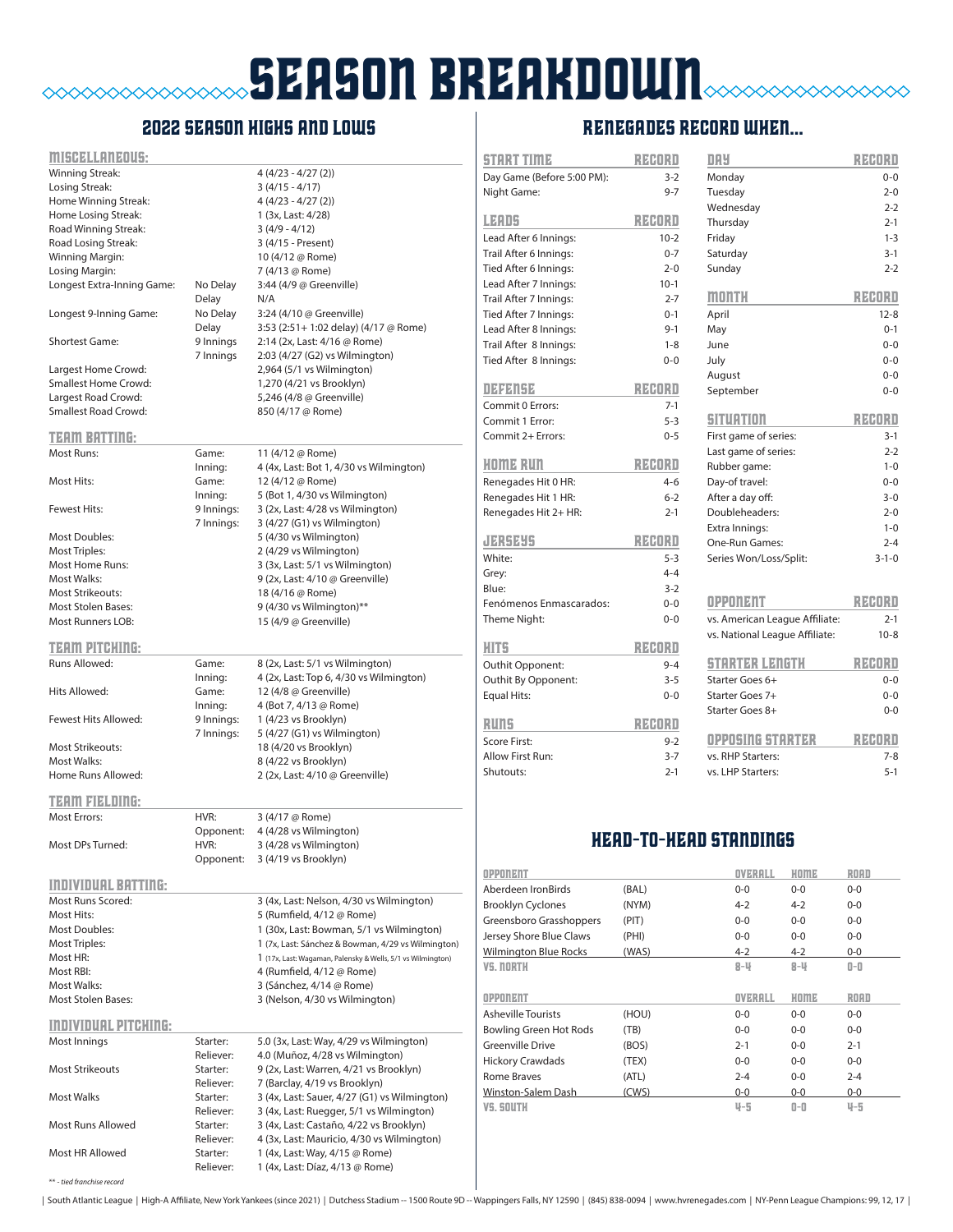# **BAY-BY-DAY RESULTS CONDITIONS IN THE SULTS**

|              | GM DATE/OPP. SCORE                             |                                  | WIN/LOSS/SAVE                                                                     | REG.               | POS/GB                 | RTT.           | <b>TIME</b>  |                                                 |                         | GM DATE/OPP. SCORE WIN/LOSS/SAVE          | REC. | <b>POS/GB</b> | <u>HTT.</u> | TIME |
|--------------|------------------------------------------------|----------------------------------|-----------------------------------------------------------------------------------|--------------------|------------------------|----------------|--------------|-------------------------------------------------|-------------------------|-------------------------------------------|------|---------------|-------------|------|
| $\mathbf{1}$ | 4/8 @ GVL L 7-6                                |                                  | Roedahl (1-0)/Hutchison (0-1)/Scoggins (1) 0-1                                    |                    | t4th/-1.0              | 5,246          | 3:10         | 6/21 @ WS 7:00 p.m.                             |                         |                                           |      |               |             |      |
| 2            |                                                |                                  |                                                                                   | $1 - 1$            | t2nd/-1.0              | 4,047          | 3:44         | 6/22 @ WS 7:00 p.m.                             |                         |                                           |      |               |             |      |
| 3<br>4       | 4/10 @ GVL W 9-4<br>4/12 @ ROM W 11-1          |                                  | Giacone (1-0)/Olds (0-1)                                                          | $2 - 1$<br>$3-1$   | t2nd/-1.0<br>2nd/-1.0  | 4,763<br>2,105 | 3:24<br>2:56 | 6/23 @ WS 7:00 p.m.<br>6/24 @ WS 7:00 p.m.      |                         |                                           |      |               |             |      |
| 5            | 4/13 @ ROM L 8-1                               |                                  | Barclay (1-0)/De Avila (0-1)/Alvarez (1)<br>McSteen (2-0)/Abeyta (0-1)            | $3 - 2$            | t2nd/-1.0              | 1,555          | 2:51         | 6/25 @ WS 6:00 p.m.                             |                         |                                           |      |               |             |      |
| 6            | 4/14 @ ROM W 8-2                               |                                  | Giacone (2-0)/Dodd (0-1)                                                          | $4 - 2$            | $t1st/+1.5$            | 1,020          | 2:59         | $6/26 @WS$ 1:00 p.m.                            |                         |                                           |      |               |             |      |
| 7            | 4/15 @ ROM L 4-3                               |                                  | Van Buren (1-0)/Barclay (1-1)/Smith (2)                                           | $4 - 3$            | t2nd/-1.0              | 1,308          | 2:14         | 6/28 vs BRK 7:05 p.m.                           |                         |                                           |      |               |             |      |
| 8            | 4/16 @ ROM L 3-2                               |                                  | Gordon (1-1)/Warren (0-1)/Yeager (1)                                              | $4 - 4$            | t3rd/-2.0              | 1,698          | 2:14         | 6/29 vs BRK 7:05 p.m.                           |                         |                                           |      |               |             |      |
| 9<br>10      | 4/17 @ ROM L 7-3<br>4/19 vs BRK W 5-3          |                                  | Dum (1-0)/Castaño (0-1)<br>Barclay (2-1)/Clenney (1-1)/Coleman (1)                | $4 - 5$<br>$5 - 5$ | t4th/-2.0<br>t3rd/-2.0 | 850<br>2,027   | 2:51<br>2:31 | 6/30 vs BRK 7:05 p.m.<br>7/1 vs BRK 7:05 p.m.   |                         |                                           |      |               |             |      |
|              | 11 4/20 vs BRK L 4-3                           |                                  | Courtney (1-0)/Alvarez (0-1)/R. Santos (1)                                        | $5 - 6$            | 4th/-3.0               | 1,553          | 3:03         | 7/2 vs BRK 6:05 p.m.                            |                         |                                           |      |               |             |      |
|              | 12 4/21 vs BRK W 5-1                           |                                  | Warren (1-1)/J. Santos (0-2)                                                      | 6-6                | t3rd/-3.0              | 1,270          | 2:20         | 7/3 vs BRK 6:05 p.m.                            |                         |                                           |      |               |             |      |
|              | 13 4/22 vs BRK L 6-4                           |                                  | Rojas (2-0)/Castaño (0-2                                                          | $6 - 7$            | 4th/-4.0               | 2,007          | 3:07         | $7/4$ @ JS                                      | 7:05 p.m.               |                                           |      |               |             |      |
|              | 14 4/23 vs BRK W 2-0<br>15 4/24 vs BRK W 3-0   |                                  | Myatt (1-0)/Ocampo (0-2)/Coleman (2)<br>Hutchison (1-1)/Acosta (0-2)/Mauricio (1) | $7 - 7$<br>$8 - 7$ | 4th/-3.0<br>t2nd/-2.0  | 2,121<br>2,311 | 2:17<br>2:35 | 7/6 @ JS<br>7/7 @ JS                            | 11:05 a.m.<br>7:05 p.m. |                                           |      |               |             |      |
|              | 4/26 vs WIL                                    |                                  | Postponed (Inclement weather), to be made up as part of a DH 4/27                 |                    |                        |                |              | $7/8$ @ JS                                      | 7:05 p.m.               |                                           |      |               |             |      |
| 16           | 4/27 vs WIL W 5-3                              |                                  | Díaz (1-0)/Chu (0-2)/Coleman (3)                                                  | $9 - 7$            |                        |                | 2:21         | $7/9$ @ JS                                      | 7:05 p.m.               |                                           |      |               |             |      |
|              | 17 4/27 vs WIL W 3-2                           |                                  | Giacone (3-0)/Cuevas (0-2)/Hutchison (1)                                          | $10-7$             | 2nd/-2.0               | 1,315          | 2:03         | 7/10 @ JS                                       | 1:05 p.m.               |                                           |      |               |             |      |
| 19           | 18 4/28 vs WIL L 2-0<br>4/29 vs WIL W 9-2      |                                  | Kirian (1-0)/Barclay (2-2)/Brzykcy (2)<br>Way (1-0)/Cate (1-1)                    | $10-8$<br>$11 - 8$ | 2nd/-3.0<br>2nd/-3.0   | 1,288<br>2,279 | 2:28<br>2:45 | 7/12 vs GVL 6:05 p.m.<br>7/13 vs GVL 11:05 a.m. |                         |                                           |      |               |             |      |
| 20           | 4/30 vs WIL W 7-6                              |                                  | Díaz (2-0)/Schlabach (0-1)                                                        | $12 - 8$           | 2nd/-3.0               | 2,129          | 3:03         | 7/14 vs GVL 7:05 p.m.                           |                         |                                           |      |               |             |      |
|              | 21 5/1 vs WIL                                  | $L8-6$                           | Willingham (1-1)/Ruegger (0-1)/Brzykcy (3) 12-9                                   |                    | 2nd/-3.5               | 2,964          | 3:01         | 7/15 vs GVL 7:05 p.m.                           |                         |                                           |      |               |             |      |
|              | $5/3$ @ JS                                     | 6:05 p.m.                        |                                                                                   |                    |                        |                |              | 7/16 vs GVL 6:05 p.m.                           |                         |                                           |      |               |             |      |
|              | $5/4$ @ JS                                     | 11:05 a.m.                       |                                                                                   |                    |                        |                |              | 7/17 vs GVL 2:05 p.m.                           |                         |                                           |      |               |             |      |
|              | $5/5$ @ JS<br>$5/6$ @ JS                       | 6:35 p.m.<br>6:35 p.m.           |                                                                                   |                    |                        |                |              | 7/22 @ WIL 6:35 p.m.                            |                         | MINOR LEAGUE ALL-STAR BREAK (7/18 - 7/21) |      |               |             |      |
|              | $5/7$ @ JS                                     | 4:05 p.m.                        |                                                                                   |                    |                        |                |              | 7/23 @ WIL 6:35 p.m.                            |                         |                                           |      |               |             |      |
|              | $5/8$ @ JS                                     | 1:05 p.m.                        |                                                                                   |                    |                        |                |              | 7/24 @ WIL 1:05 p.m.                            |                         |                                           |      |               |             |      |
|              | 5/10 vs ABD 7:05 p.m.                          |                                  |                                                                                   |                    |                        |                |              | 7/26 vs BRK 7:05 p.m.                           |                         |                                           |      |               |             |      |
|              | 5/11 vs ABD 7:05 p.m.<br>5/12 vs ABD 7:05 p.m. |                                  |                                                                                   |                    |                        |                |              | 7/27 vs BRK 7:05 p.m.<br>7/28 vs BRK 7:05 p.m.  |                         |                                           |      |               |             |      |
|              | 5/13 vs ABD 7:05 p.m.                          |                                  |                                                                                   |                    |                        |                |              | 7/29 vs BRK 7:05 p.m.                           |                         |                                           |      |               |             |      |
|              | 5/14 vs ABD 6:05 p.m.                          |                                  |                                                                                   |                    |                        |                |              | 7/30 vs BRK 6:05 p.m.                           |                         |                                           |      |               |             |      |
|              | 5/15 vs ABD 2:05 p.m.                          |                                  |                                                                                   |                    |                        |                |              | 7/31 vs BRK 2:05 p.m.                           |                         |                                           |      |               |             |      |
|              | 5/17 @ BRK 7:00 p.m.<br>5/18 @ BRK 12:00 p.m.  |                                  |                                                                                   |                    |                        |                |              | $8/2$ @ JS<br>8/3 @ JS                          | 6:05 p.m.<br>11:05 a.m. |                                           |      |               |             |      |
|              | 5/19 @ BRK 7:00 p.m.                           |                                  |                                                                                   |                    |                        |                |              | 8/4 @ JS                                        | 7:05 p.m.               |                                           |      |               |             |      |
|              | 5/20 @ BRK 7:00 p.m.                           |                                  |                                                                                   |                    |                        |                |              | $8/5$ @ JS                                      | 7:05 p.m.               |                                           |      |               |             |      |
|              | 5/21 @ BRK 6:00 p.m.                           |                                  |                                                                                   |                    |                        |                |              | $8/6$ @ JS                                      | 7:05 p.m.               |                                           |      |               |             |      |
|              | 5/22 @ BRK 2:00 p.m.<br>5/24 vs ROM 6:05 p.m.  |                                  |                                                                                   |                    |                        |                |              | 8/7 @ JS<br>8/9 vs ABD 7:05 p.m.                | 1:05 p.m.               |                                           |      |               |             |      |
|              | 5/25 vs ROM 11:05 a.m.                         |                                  |                                                                                   |                    |                        |                |              | 8/10 vs ABD 7:05 p.m.                           |                         |                                           |      |               |             |      |
|              | 5/26 vs ROM 7:05 p.m.                          |                                  |                                                                                   |                    |                        |                |              | 8/11 vs ABD 7:05 p.m.                           |                         |                                           |      |               |             |      |
|              | 5/27 vs ROM 7:05 p.m.                          |                                  |                                                                                   |                    |                        |                |              | 8/12 vs ABD 7:05 p.m.                           |                         |                                           |      |               |             |      |
|              | 5/28 vs ROM 6:05 p.m.<br>5/29 vs ROM 2:05 p.m. |                                  |                                                                                   |                    |                        |                |              | 8/13 vs ABD 6:05 p.m.<br>8/14 vs ABD 2:05 p.m.  |                         |                                           |      |               |             |      |
|              | 5/31 @ ABD 7:05 p.m.                           |                                  |                                                                                   |                    |                        |                |              | 8/16 @ BRK 7:00 p.m.                            |                         |                                           |      |               |             |      |
|              | 6/1 @ ABD 7:05 p.m.                            |                                  |                                                                                   |                    |                        |                |              | 8/17 @ BRK 7:00 p.m.                            |                         |                                           |      |               |             |      |
|              | 6/2 @ ABD 7:05 p.m.                            |                                  |                                                                                   |                    |                        |                |              | 8/18 @ BRK 7:00 p.m.                            |                         |                                           |      |               |             |      |
|              | 6/3 @ ABD 7:05 p.m.<br>6/4 @ ABD 6:05 p.m.     |                                  |                                                                                   |                    |                        |                |              | 8/19 @ BRK 7:00 p.m.<br>8/20 @ BRK 6:00 p.m.    |                         |                                           |      |               |             |      |
|              | 6/5 @ ABD 2:05 p.m.                            |                                  |                                                                                   |                    |                        |                |              | 8/21 @ BRK 2:00 p.m.                            |                         |                                           |      |               |             |      |
|              | $6/7$ vs JS                                    | 7:05 p.m.                        |                                                                                   |                    |                        |                |              | 8/23 vs HIC 7:05 p.m.                           |                         |                                           |      |               |             |      |
|              | $6/8$ vs JS                                    | 7:05 p.m.                        |                                                                                   |                    |                        |                |              | 8/24 vs HIC 7:05 p.m.                           |                         |                                           |      |               |             |      |
|              | $6/9$ vs JS<br>6/10 vs JS 7:05 p.m.            | 7:05 p.m.                        |                                                                                   |                    |                        |                |              | 8/25 vs HIC 7:05 p.m.<br>8/26 vs HIC 7:05 p.m.  |                         |                                           |      |               |             |      |
|              | 6/11 vs JS 6:05 p.m.                           |                                  |                                                                                   |                    |                        |                |              | 8/27 vs HIC 6:05 p.m.                           |                         |                                           |      |               |             |      |
|              | 6/12 vs JS 2:05 p.m.                           |                                  |                                                                                   |                    |                        |                |              | 8/28 vs HIC 2:05 p.m.                           |                         |                                           |      |               |             |      |
|              | 6/14 @ GBO 6:30 p.m.                           |                                  |                                                                                   |                    |                        |                |              | 8/30 vs JS 7:05 p.m.                            |                         |                                           |      |               |             |      |
|              | 6/15 @ GBO 6:30 p.m.<br>6/16 @ GBO 6:30 p.m.   |                                  |                                                                                   |                    |                        |                |              | 8/31 vs JS 7:05 p.m.<br>$9/1$ vs JS             | 7:05 p.m.               |                                           |      |               |             |      |
|              | 6/17 @ GBO 6:30 p.m.                           |                                  |                                                                                   |                    |                        |                |              | $9/2$ vs JS                                     | 7:05 p.m.               |                                           |      |               |             |      |
|              | 6/18 @ GBO 6:30 p.m.                           |                                  |                                                                                   |                    |                        |                |              | $9/3$ vs JS                                     | 6:05 p.m.               |                                           |      |               |             |      |
|              | 6/19 @ GBO 2:00 p.m                            |                                  |                                                                                   |                    |                        |                |              | $9/4$ vs JS<br>9/6 @ WIL 6:35 p.m.              | 2:05 p.m.               |                                           |      |               |             |      |
|              |                                                |                                  |                                                                                   |                    |                        |                |              | 9/7 @ WIL 6:35 p.m.                             |                         |                                           |      |               |             |      |
|              |                                                |                                  |                                                                                   |                    |                        |                |              | 9/8 @ WIL 6:35 p.m.                             |                         |                                           |      |               |             |      |
|              |                                                |                                  | <b>2022 HV RENEGADES MONTH-BY-MONTH</b><br>RVG/OBP/SLG<br>W-L<br>ERA              |                    | HR                     |                |              | 9/9 @ WIL 6:35 p.m.                             |                         |                                           |      |               |             |      |
|              |                                                | APRIL                            | $12 - 8$<br>3.24<br>.240/.338/.374                                                |                    | 14                     |                |              | 9/10 @ WIL 6:35 p.m.<br>9/11 @ WIL 1:05 p.m.    |                         |                                           |      |               |             |      |
|              |                                                | MAY<br><b>JUNE</b>               | $0 - 1$<br>8.00<br>.281/.378/.594                                                 |                    | 3                      |                |              |                                                 |                         |                                           |      |               |             |      |
|              |                                                | <b>FIRST HALF</b><br><b>JULY</b> | $12-9$<br>3.48<br>.242/.340/.384                                                  |                    | 17                     |                |              |                                                 |                         |                                           |      |               |             |      |
|              |                                                | AUG.                             |                                                                                   |                    |                        |                |              |                                                 |                         |                                           |      |               |             |      |
|              |                                                | SEPT.                            | <b>SECOND HALF</b>                                                                |                    |                        |                |              |                                                 |                         |                                           |      |               |             |      |

**TOTAL 12-9 3.48 .242/.340/.384 17**